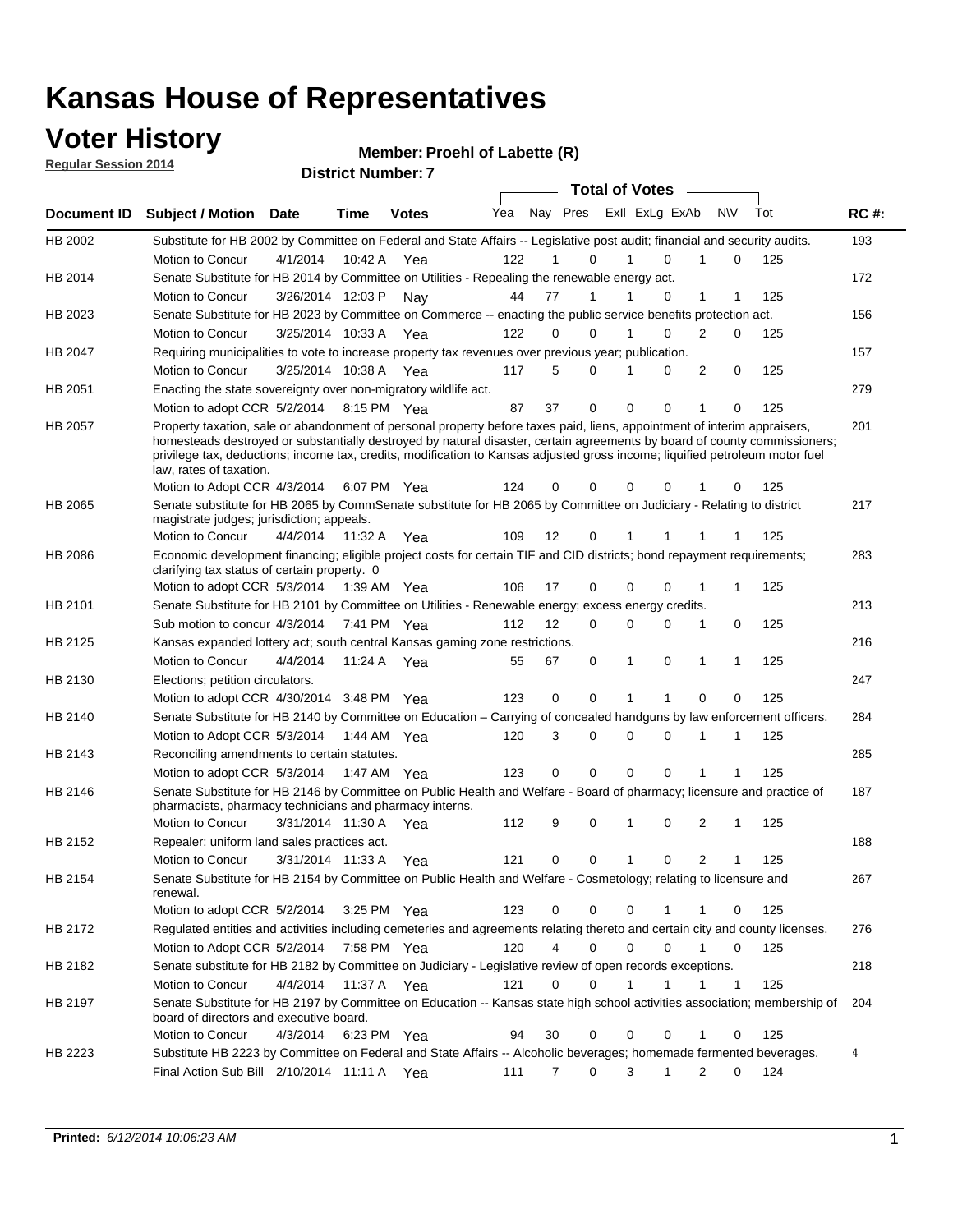| <b>Voter History</b><br><b>Regular Session 2014</b> |                                                                                                                                                                                                                                                                                                                                                                                                                                                                                                                                                                                                                                                                                                                                                                                                                                                                                                     |                       |         | Member: Proehl of Labette (R)<br><b>District Number: 7</b> |     |                |             |                       |                |              |                |             |     |             |
|-----------------------------------------------------|-----------------------------------------------------------------------------------------------------------------------------------------------------------------------------------------------------------------------------------------------------------------------------------------------------------------------------------------------------------------------------------------------------------------------------------------------------------------------------------------------------------------------------------------------------------------------------------------------------------------------------------------------------------------------------------------------------------------------------------------------------------------------------------------------------------------------------------------------------------------------------------------------------|-----------------------|---------|------------------------------------------------------------|-----|----------------|-------------|-----------------------|----------------|--------------|----------------|-------------|-----|-------------|
|                                                     |                                                                                                                                                                                                                                                                                                                                                                                                                                                                                                                                                                                                                                                                                                                                                                                                                                                                                                     |                       |         |                                                            |     |                |             | <b>Total of Votes</b> |                |              |                |             |     |             |
| Document ID                                         | <b>Subject / Motion Date</b>                                                                                                                                                                                                                                                                                                                                                                                                                                                                                                                                                                                                                                                                                                                                                                                                                                                                        |                       | Time    | <b>Votes</b>                                               | Yea |                | Nay Pres    |                       | Exll ExLg ExAb |              |                | <b>NV</b>   | Tot | <b>RC#:</b> |
| HB 2223                                             | Substitute for HB 2223 by Committee on Federal and State Affairs-Alcoholic beverages; homemade fermented beverages;<br>microbrewery gallonage expanded; liquor license length of citizenship.                                                                                                                                                                                                                                                                                                                                                                                                                                                                                                                                                                                                                                                                                                       |                       |         |                                                            |     |                |             |                       |                |              |                |             |     | 205         |
| HB 2231                                             | Motion to Concur<br>Senate Substitute for Substitute for HB 2231 by Committee on Ways and Means - Appropriations for FY 2014, FY 2015, FY<br>2016, FY 2017 and FY 2018 for various state agencies; capital improvement projects; claims against the state.                                                                                                                                                                                                                                                                                                                                                                                                                                                                                                                                                                                                                                          | 4/3/2014              |         | 6:27 PM Yea                                                | 115 | 9              | $\Omega$    |                       | 0              | $\Omega$     | 1              | 0           | 125 | 282         |
|                                                     | Motion to adopt CCR 5/2/2014                                                                                                                                                                                                                                                                                                                                                                                                                                                                                                                                                                                                                                                                                                                                                                                                                                                                        |                       |         | 9:48 PM Yea                                                | 70  | 54             | $\Omega$    |                       | 0              | 0            |                | $\Omega$    | 125 |             |
| HB 2246                                             | Substitute for HB 2246 by Committee on Commerce, Labor and Economic Development - Peer review for certain licensed<br>technical professions.                                                                                                                                                                                                                                                                                                                                                                                                                                                                                                                                                                                                                                                                                                                                                        |                       |         |                                                            |     |                |             |                       |                |              |                |             |     | 38          |
|                                                     | <b>EFA Sub Bill</b>                                                                                                                                                                                                                                                                                                                                                                                                                                                                                                                                                                                                                                                                                                                                                                                                                                                                                 | 2/21/2014 1:34 PM Yea |         |                                                            | 120 | $\Omega$       | 0           |                       | 1              | $\Omega$     | $\overline{2}$ | 1           | 124 |             |
| HB 2246                                             | Substitute for HB 2246 by Committee on Commerce, Labor and Economic Development - Peer review for certain licensed<br>technical professions.                                                                                                                                                                                                                                                                                                                                                                                                                                                                                                                                                                                                                                                                                                                                                        |                       |         |                                                            |     |                |             |                       |                |              |                |             |     | 260         |
|                                                     | <b>Motion to Concur</b>                                                                                                                                                                                                                                                                                                                                                                                                                                                                                                                                                                                                                                                                                                                                                                                                                                                                             | 5/2/2014              | 11:40 A | Yea                                                        | 124 | $\Omega$       | $\Omega$    |                       | 0              | 1            | $\Omega$       | 0           | 125 |             |
| HB 2272                                             | Kansas expanded lottery act; southeast Kansas gaming zone; privilege fee and investment threshold amount reduced.                                                                                                                                                                                                                                                                                                                                                                                                                                                                                                                                                                                                                                                                                                                                                                                   |                       |         |                                                            |     |                |             |                       |                |              |                |             |     | 200         |
|                                                     | Motion to Concur                                                                                                                                                                                                                                                                                                                                                                                                                                                                                                                                                                                                                                                                                                                                                                                                                                                                                    | 4/2/2014              |         | 4:18 PM Yea                                                | 84  | 36             | $\Omega$    |                       | $\Omega$       | $\mathbf{0}$ | 1              | 4           | 125 |             |
| HB 2296                                             | Campaign finance; permitted uses of campaign funds; increased exemption amount for certain candidates; contributor<br>information; lobbyist filings.                                                                                                                                                                                                                                                                                                                                                                                                                                                                                                                                                                                                                                                                                                                                                |                       |         |                                                            |     |                |             |                       |                |              |                |             |     | 248         |
|                                                     | Motion to adopt CCR 4/30/2014 3:53 PM Yea                                                                                                                                                                                                                                                                                                                                                                                                                                                                                                                                                                                                                                                                                                                                                                                                                                                           |                       |         |                                                            | 119 | 4              | $\Omega$    |                       | 1              |              | $\Omega$       | 0           | 125 |             |
| HB 2296                                             | Campaign finance; permitted uses of campaign funds; increased exemption amount for certain candidates; contributor<br>information; lobbyist filings.                                                                                                                                                                                                                                                                                                                                                                                                                                                                                                                                                                                                                                                                                                                                                |                       |         |                                                            |     |                |             |                       |                |              |                |             |     | 287         |
|                                                     | Motion to Override<br>Veto                                                                                                                                                                                                                                                                                                                                                                                                                                                                                                                                                                                                                                                                                                                                                                                                                                                                          | 5/30/2014 10:24 A     |         | Yea                                                        | 96  | 5              | $\Omega$    |                       | 0              | $\mathbf 0$  | $\mathbf 0$    | 24          | 125 |             |
| HB 2298                                             | Senate Sub for HB 2298 by Committee on Judiciary - Uniform controlled substances act. Senate Sub for HB 2298 by<br>Committee on Judiciary - Uniform controlled substances act.                                                                                                                                                                                                                                                                                                                                                                                                                                                                                                                                                                                                                                                                                                                      |                       |         |                                                            |     |                |             |                       |                |              |                |             |     | 209         |
|                                                     | <b>Motion to Concur</b>                                                                                                                                                                                                                                                                                                                                                                                                                                                                                                                                                                                                                                                                                                                                                                                                                                                                             | 4/3/2014              |         | 6:40 PM Yea                                                | 123 | 1              | 0           |                       | 0              | $\mathbf 0$  | 1              | $\mathbf 0$ | 125 |             |
| HB 2303                                             | Relating to driver's license fees; driving under the influence equipment fund.                                                                                                                                                                                                                                                                                                                                                                                                                                                                                                                                                                                                                                                                                                                                                                                                                      |                       |         |                                                            |     |                |             |                       |                |              |                |             |     | 1           |
|                                                     | Motion to adopt CCR 1/22/2014 11:45 A Yea                                                                                                                                                                                                                                                                                                                                                                                                                                                                                                                                                                                                                                                                                                                                                                                                                                                           |                       |         |                                                            | 109 | 11             | $\mathbf 0$ |                       | $\mathbf{1}$   | $\mathbf 0$  | $\overline{4}$ | $\mathbf 0$ | 125 |             |
| HB 2312                                             | Local governments; investment of idle funds; changes.                                                                                                                                                                                                                                                                                                                                                                                                                                                                                                                                                                                                                                                                                                                                                                                                                                               |                       |         |                                                            |     |                |             |                       |                |              |                |             |     | 253         |
|                                                     | <b>Motion to Concur</b>                                                                                                                                                                                                                                                                                                                                                                                                                                                                                                                                                                                                                                                                                                                                                                                                                                                                             | 5/1/2014              |         | 4:31 PM Yea                                                | 123 | $\overline{2}$ | $\Omega$    |                       | $\Omega$       | $\Omega$     | $\Omega$       | 0           | 125 |             |
| HB 2338                                             | Substitute for HB 2338 by Committee on Ways and Means - Judicial branch; supplemental appropriation for fiscal year 2015,<br>judiciary operations; increasing various docket fees and creating new docket fees; annually, allowing the allocation of a budget<br>for each judicial district court operations, chief judge would have the authority to expend funds as necessary to carry out the<br>functions of such district if such chief judge elected to do so, including establishing what court personnel are necessary and<br>their compensation; district court judges in judicial district elect chief judge and court of appeals judges elect chief judge of the<br>court of appeals; district judge and district magistrate judge vacancies; statutory authority for longevity bonus for judicial<br>branch employees repealed; nonseverability clause.<br>Motion to Adopt CCR 4/4/2014 |                       |         | 7:17 PM Yea                                                | 66  | 57             |             |                       | 0              | 0            | 2              |             | 125 | 229         |
| HB 2378                                             | Senate Substitute for HB 2378 by Committee on Assessment and Taxation - Providing sales tax exemption for sales of certain 189                                                                                                                                                                                                                                                                                                                                                                                                                                                                                                                                                                                                                                                                                                                                                                      |                       |         |                                                            |     |                |             |                       |                |              |                |             |     |             |
|                                                     | machinery and equipment used for surface mining activities.                                                                                                                                                                                                                                                                                                                                                                                                                                                                                                                                                                                                                                                                                                                                                                                                                                         |                       |         |                                                            |     |                |             |                       |                |              |                |             |     |             |

3/31/2014 Motion to Concur Yea 125 117 4 0 1 0 2 1 125 Senate Substitute for HB 2389 by Committee on Judiciary - Crimes and criminal procedure; mistreatment of a dependent adult 277 HB 2389 or an elder person; RICO; warrants; discharge of certain persons; appeals.

|                                |           | 8:05 PM                                                     | Yea                                   | 123 |                                                               | $\Omega$ |                                                                                   | $\Omega$ |   | 125 |     |
|--------------------------------|-----------|-------------------------------------------------------------|---------------------------------------|-----|---------------------------------------------------------------|----------|-----------------------------------------------------------------------------------|----------|---|-----|-----|
|                                |           |                                                             |                                       |     |                                                               |          |                                                                                   |          |   |     | 28  |
| <b>Final Action</b><br>Amended | 2/21/2014 | 11:13A                                                      | Yea                                   | 120 |                                                               |          |                                                                                   |          | 2 | 124 |     |
|                                |           |                                                             |                                       |     |                                                               |          |                                                                                   |          |   |     | 163 |
| <b>Final Action</b>            | 3/26/2014 | 10:55 A                                                     | Yea                                   | 116 |                                                               |          |                                                                                   |          |   | 125 |     |
|                                |           |                                                             |                                       |     |                                                               |          |                                                                                   |          |   |     | 61  |
| <b>Final Action</b><br>Amended | 2/27/2014 | 10:16 A                                                     | Yea                                   | 104 | 19                                                            | $\Omega$ |                                                                                   | $\Omega$ |   | 124 |     |
|                                |           |                                                             |                                       |     |                                                               |          |                                                                                   |          |   |     | 6   |
| <b>Final Action</b>            | 2/12/2014 | 11:20 A                                                     | Yea                                   | 121 | 0                                                             | 0        |                                                                                   |          |   | 124 |     |
|                                |           | Motion to Adopt CCR 5/2/2014<br>National day of the cowboy. | Expansion of rural opportunity zones. |     | Relating to the Kansas revised limited liability company act. |          | Adult care home licensure act; removal of outdated rule and regulation reference. |          |   |     |     |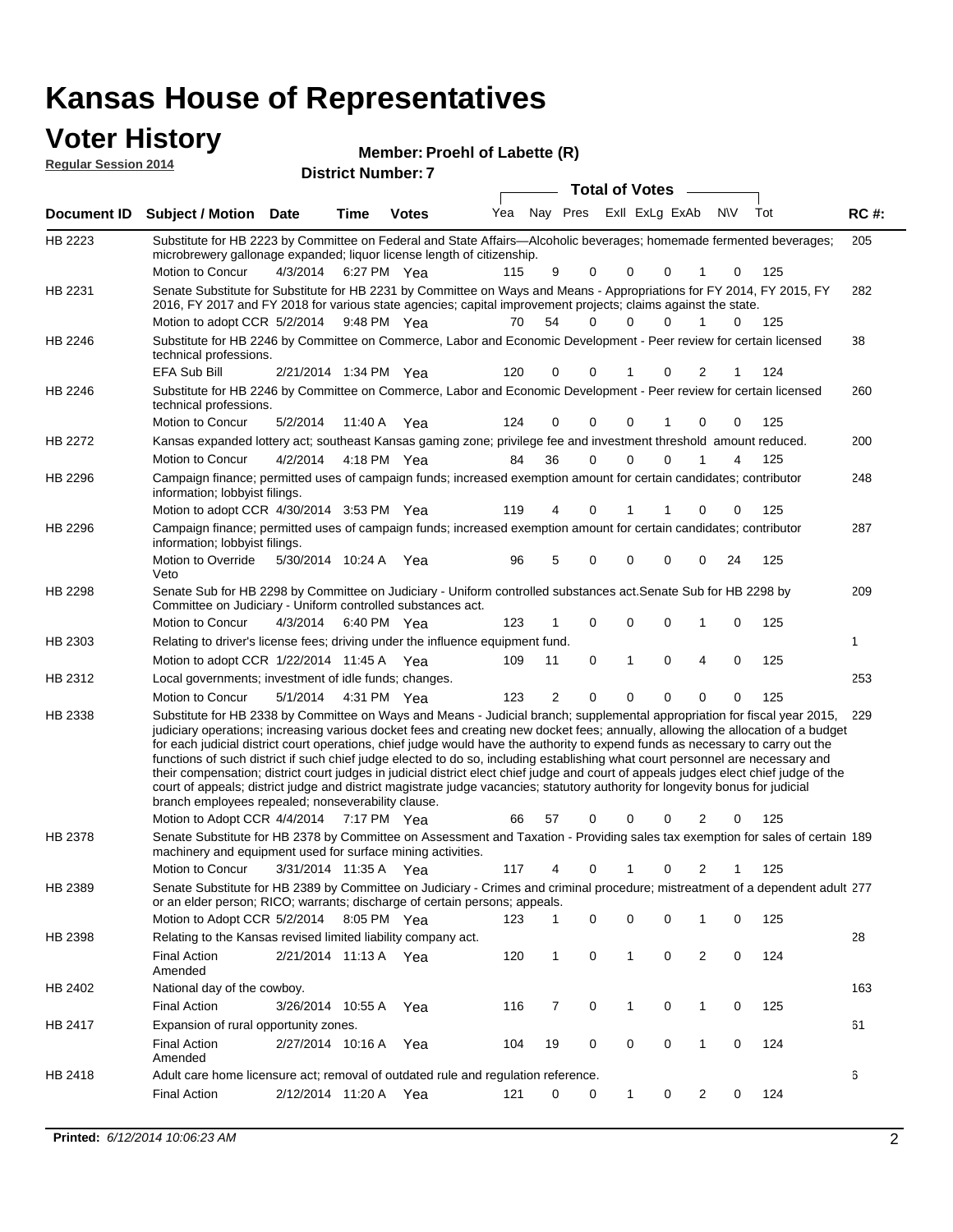### **Voter History**

**Regular Session 2014**

#### **Member: Proehl of Labette (R)**

|                |                                                                                                                                                                                                                                                                                                                                                      |                       | <b>DISUILLINUIIIDEL.</b> |              |     |             |          | <b>Total of Votes</b> |                |                |              |     |                |
|----------------|------------------------------------------------------------------------------------------------------------------------------------------------------------------------------------------------------------------------------------------------------------------------------------------------------------------------------------------------------|-----------------------|--------------------------|--------------|-----|-------------|----------|-----------------------|----------------|----------------|--------------|-----|----------------|
| Document ID    | <b>Subject / Motion Date</b>                                                                                                                                                                                                                                                                                                                         |                       | Time                     | <b>Votes</b> | Yea |             | Nay Pres |                       | Exll ExLg ExAb |                | <b>NV</b>    | Tot | <b>RC#:</b>    |
| HB 2418        | Kansas department for aging and disability services; adult care homes                                                                                                                                                                                                                                                                                |                       |                          |              |     |             |          |                       |                |                |              |     | 221            |
|                | Motion to Concur                                                                                                                                                                                                                                                                                                                                     | 4/4/2014              | 11:49 A                  | Yea          | 122 | 0           | 0        | 1                     | 1              | 1              | 0            | 125 |                |
| HB 2419        | City annexation; fire district territory; detachment.                                                                                                                                                                                                                                                                                                |                       |                          |              |     |             |          |                       |                |                |              |     | 120            |
|                | <b>Final Action</b>                                                                                                                                                                                                                                                                                                                                  | 3/17/2014 11:19 A     |                          | Yea          | 122 | 0           | 0        | $\mathbf 0$           | 0              | 2              | $\mathbf{1}$ | 125 |                |
| HB 2419        | City annexation; fire district territory; detachment.                                                                                                                                                                                                                                                                                                |                       |                          |              |     |             |          |                       |                |                |              |     | 196            |
|                | Motion to Concur                                                                                                                                                                                                                                                                                                                                     | 4/2/2014              | 10:32 A                  | Yea          | 122 | 0           | 0        | $\mathbf 0$           | 0              | 2              | $\mathbf{1}$ | 125 |                |
| HB 2420        | School crossing quards.                                                                                                                                                                                                                                                                                                                              |                       |                          |              |     |             |          |                       |                |                |              |     | 5              |
|                | <b>Final Action</b><br>Amended                                                                                                                                                                                                                                                                                                                       | 2/10/2014 11:12 A     |                          | Yea          | 118 | 0           | 0        | 3                     | 1              | 2              | 0            | 124 |                |
| HB 2420        | School crossing guards.                                                                                                                                                                                                                                                                                                                              |                       |                          |              |     |             |          |                       |                |                |              |     | 197            |
|                | Motion to Concur                                                                                                                                                                                                                                                                                                                                     | 4/2/2014              | 10:34 A                  | Yea          | 123 | 0           | 0        | 0                     | 0              | 2              | 0            | 125 |                |
| HB 2422        | Defining watercraft for purposes of taxation.                                                                                                                                                                                                                                                                                                        |                       |                          |              |     |             |          |                       |                |                |              |     | 14             |
|                | <b>Final Action</b><br>Amended                                                                                                                                                                                                                                                                                                                       | 2/14/2014 11:13 A     |                          | Yea          | 118 | 0           | 0        | 2                     | $\mathbf 0$    | 4              | 0            | 124 |                |
| HB 2424        | Robert G. (Bob) Bethell interchange.                                                                                                                                                                                                                                                                                                                 |                       |                          |              |     |             |          |                       |                |                |              |     | 85             |
|                | <b>EFA Sub Bill</b>                                                                                                                                                                                                                                                                                                                                  | 2/27/2014 4:03 PM Yea |                          |              | 119 | 4           | 0        | 0                     | $\mathbf 0$    | 1              | $\Omega$     | 124 |                |
| HB 2424        | Substitute for HB 2424 by Committee on Transportation - Designating the Robert G. (Bob) Bethell interchange; the SGT David 190<br>Enzbrenner memorial highway; t the Pack S Clair highway; the ancient Indian traders trail; the Harper county veterans<br>memorial highway; the Bonnie Huy memorial highway; the Bonnie Sharp memorial interchange. |                       |                          |              |     |             |          |                       |                |                |              |     |                |
|                | Motion to Concur                                                                                                                                                                                                                                                                                                                                     | 3/31/2014 11:37 A Yea |                          |              | 117 | 3           | 0        | 1                     | 0              | 2              | 2            | 125 |                |
| HB 2429        | Making the water conservation program part of and supplemental to the Kansas water appropriation act.                                                                                                                                                                                                                                                |                       |                          |              |     |             |          |                       |                |                |              |     | $\overline{7}$ |
|                | <b>Final Action</b><br>Amended                                                                                                                                                                                                                                                                                                                       | 2/12/2014 11:22 A     |                          | Yea          | 121 | $\mathbf 0$ | 0        | 1                     | $\Omega$       | $\overline{2}$ | 0            | 124 |                |
| HB 2430        | Promoting employment across Kansas act; benefits.                                                                                                                                                                                                                                                                                                    |                       |                          |              |     |             |          |                       |                |                |              |     | 90             |
|                | EFA Sub Bill                                                                                                                                                                                                                                                                                                                                         | 2/27/2014 4:08 PM Yea |                          |              | 110 | 13          | 0        | 0                     | 0              | 1              | $\Omega$     | 124 |                |
| HB 2430        | Substitute for HB 2430 by Committee on Commerce, Labor and Economic Development - Promoting employment across<br>Kansas act; benefits.                                                                                                                                                                                                               |                       |                          |              |     |             |          |                       |                |                |              |     | 278            |
|                | Motion to adopt CCR 5/2/2014                                                                                                                                                                                                                                                                                                                         |                       | 8:09 PM Yea              |              | 114 | 10          | 0        | 0                     | $\mathbf 0$    | 1              | 0            | 125 |                |
| HB 2433        | Relating to the Kansas uniform securities act.                                                                                                                                                                                                                                                                                                       |                       |                          |              |     |             |          |                       |                |                |              |     | 62             |
|                | <b>Final Action</b><br>Amended                                                                                                                                                                                                                                                                                                                       | 2/27/2014 10:17 A Yea |                          |              | 123 | 0           | 0        | $\mathbf 0$           | $\mathbf 0$    | 1              | 0            | 124 |                |
| HB 2433        | Relating to the Kansas uniform securities act.                                                                                                                                                                                                                                                                                                       |                       |                          |              |     |             |          |                       |                |                |              |     | 243            |
|                | Motion to adopt CCR 4/30/2014 3:27 PM Yea                                                                                                                                                                                                                                                                                                            |                       |                          |              | 123 | 0           | 0        | 1                     | 1              | 0              | 0            | 125 |                |
| HB 2436        | Substitute for HB 2436 by Committee on Vision 2020 - Boards of cosmetology and barbering; agreements on inspectors of<br>dual-licensed facilities.                                                                                                                                                                                                   |                       |                          |              |     |             |          |                       |                |                |              |     | 19             |
|                | Final Action Sub Bill 2/19/2014 11:32 A                                                                                                                                                                                                                                                                                                              |                       |                          | Yea          | 122 | 0           | 0        | 0                     | $\Omega$       | 2              | 0            | 124 |                |
| HB 2436        | Substitute for HB 2436 by Committee on Vision 2020 - Boards of cosmetology and barbering; agreements on inspectors of<br>dual-licensed facilities.                                                                                                                                                                                                   |                       |                          |              |     |             |          |                       |                |                |              |     | 206            |
|                | Motion to Concur                                                                                                                                                                                                                                                                                                                                     | 4/3/2014              | 6:30 PM Yea              |              | 117 | 7           | 0        | 0                     | 0              | 1              | 0            | 125 |                |
| <b>HB 2440</b> | Emerging industry investment act; treatment of certain bioscience companies.                                                                                                                                                                                                                                                                         |                       |                          |              |     |             |          |                       |                |                |              |     | 39             |
|                | <b>Emergency Final</b><br>Action                                                                                                                                                                                                                                                                                                                     | 2/21/2014 1:36 PM Yea |                          |              | 116 | 4           | 0        | 1                     | 0              | 2              | $\mathbf{1}$ | 124 |                |
| HB 2442        | Escalating penalties for repeat felony evade and elude cases.                                                                                                                                                                                                                                                                                        |                       |                          |              |     |             |          |                       |                |                |              |     | 107            |
|                | EFA Sub Bill                                                                                                                                                                                                                                                                                                                                         | 2/27/2014 4:32 PM Yea |                          |              | 111 | 12          | 0        | 0                     | 0              | $\mathbf{1}$   | 0            | 124 |                |
| HB 2444        | Spendthrift trusts.                                                                                                                                                                                                                                                                                                                                  |                       |                          |              |     |             |          |                       |                |                |              |     | 36             |
|                | <b>Emergency Final</b><br><b>Action Amend</b>                                                                                                                                                                                                                                                                                                        | 2/21/2014 1:32 PM Yea |                          |              | 120 | 0           | 0        | 1                     | 0              | 2              | $\mathbf{1}$ | 124 |                |
| HB 2444        | Spendthrift trusts.                                                                                                                                                                                                                                                                                                                                  |                       |                          |              |     |             |          |                       |                |                |              |     | 198            |
|                | Motion to Concur                                                                                                                                                                                                                                                                                                                                     | 4/2/2014              | 10:37 A                  | Yea          | 123 | 0           | 0        | 0                     | 0              | 2              | 0            | 125 |                |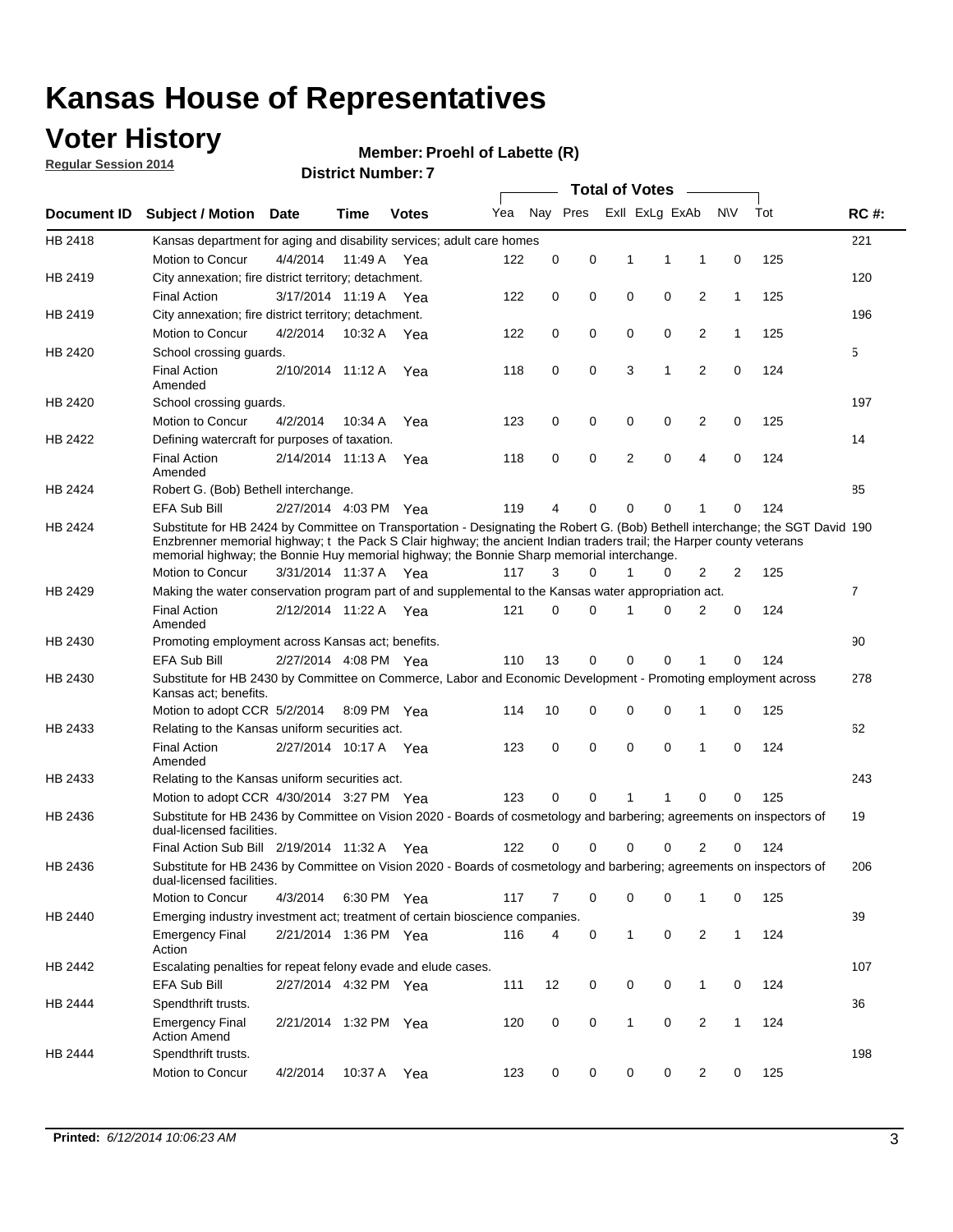### **Voter History**

| Member: Proehl of Labette (R) |
|-------------------------------|
|-------------------------------|

| <b>Regular Session 2014</b> |                                                                                                                                                                                                                                                                                                                                 |                       |      | <b>Member: Proem or Labette (R)</b> |     |                |                         |                       |             |                |             |     |             |
|-----------------------------|---------------------------------------------------------------------------------------------------------------------------------------------------------------------------------------------------------------------------------------------------------------------------------------------------------------------------------|-----------------------|------|-------------------------------------|-----|----------------|-------------------------|-----------------------|-------------|----------------|-------------|-----|-------------|
|                             |                                                                                                                                                                                                                                                                                                                                 |                       |      | <b>District Number: 7</b>           |     |                |                         | <b>Total of Votes</b> |             |                |             |     |             |
| <b>Document ID</b>          | <b>Subject / Motion</b>                                                                                                                                                                                                                                                                                                         | <b>Date</b>           | Time | <b>Votes</b>                        | Yea |                | Nay Pres ExII ExLg ExAb |                       |             |                | <b>NV</b>   | Tot | <b>RC#:</b> |
| HB 2445                     | Allowing for criminal discovery materials to be provided to defendant or defendant's counsel.                                                                                                                                                                                                                                   |                       |      |                                     |     |                |                         |                       |             |                |             |     | 63          |
|                             | <b>Final Action</b><br>Amended                                                                                                                                                                                                                                                                                                  | 2/27/2014 10:19 A Yea |      |                                     | 123 | 0              | 0                       | 0                     | $\mathbf 0$ | 1              | 0           | 124 |             |
| HB 2446                     | District courts; court trustee operations fund. judicial process; concerning sentencing dispositions, probation and postrelease<br>supervision; concerning expungement of driving under the influence and criminal refusal convictions; concerning trials,<br>conduct of jury after case is submitted.                          |                       |      |                                     |     |                |                         |                       |             |                |             |     | 8           |
|                             | <b>Final Action</b>                                                                                                                                                                                                                                                                                                             | 2/12/2014 11:23 A Yea |      |                                     | 121 | 0              | 0                       |                       | 0           | 2              | 0           | 124 |             |
| HB 2446                     | Senate Substitute for HB 2446 by Committee on Judiciary - Courts; allocating moneys from driver's license fees to judicial<br>branch nonjudicial salary adjustment fund; allowing chief justice to authorize expenditures from court trustee operations fund in<br>certain judicial districts; time limits for court decisions. |                       |      |                                     |     |                |                         |                       |             |                |             |     | 239         |
|                             | Motion to adopt CCR 4/30/2014 3:01 PM Yea                                                                                                                                                                                                                                                                                       |                       |      |                                     | 121 | 2              | 0                       | 1                     | 1           | 0              | 0           | 125 |             |
| HB 2447                     | Real property; trespass and liability.<br><b>Final Action</b>                                                                                                                                                                                                                                                                   | 2/21/2014 11:14 A     |      | Yea                                 | 119 | 2              | 0                       | $\mathbf{1}$          | $\mathbf 0$ | $\overline{2}$ | $\mathbf 0$ | 124 | 29          |
|                             | Amended                                                                                                                                                                                                                                                                                                                         |                       |      |                                     |     |                |                         |                       |             |                |             |     |             |
| HB 2447                     | Real property; trespass and liability.                                                                                                                                                                                                                                                                                          |                       |      |                                     |     |                |                         |                       |             |                |             |     | 202         |
|                             | Motion to Adopt CCR 4/3/2014 6:10 PM Yea                                                                                                                                                                                                                                                                                        |                       |      |                                     | 122 | 2              | 0                       | 0                     | 0           | 1              | 0           | 125 |             |
| HB 2448                     | Interference with judicial process.                                                                                                                                                                                                                                                                                             |                       |      |                                     |     |                |                         |                       |             |                |             |     | 30          |
|                             | <b>Final Action</b>                                                                                                                                                                                                                                                                                                             | 2/21/2014 11:16 A     |      | Yea                                 | 121 | 0              | 0                       | 1                     | 0           | $\overline{2}$ | 0           | 124 |             |
| HB 2448                     | Senate Substitute for HB 2448 by Committee on Judiciary - Updating provisions relating to the Kansas bureau of<br>investigation's DNA database; amending the crime of interference with<br>Motion to adopt CCR 4/30/2014 3:10 PM Yea                                                                                            |                       |      |                                     | 116 | $\overline{7}$ | 0                       | 1                     | 1           | 0              | 0           | 125 | 240         |
| HB 2451                     | Electric utilities; creating the electric highway fee.                                                                                                                                                                                                                                                                          |                       |      |                                     |     |                |                         |                       |             |                |             |     | 96          |
|                             | <b>EFA Sub Bill</b>                                                                                                                                                                                                                                                                                                             | 2/27/2014 4:18 PM Yea |      |                                     | 64  | 59             | 0                       | 0                     | 0           | 1              | $\Omega$    | 124 |             |
| HB 2451                     | Substitute for HB 2451 by Committee on Transportation - Increasing registration fees for electric vehicles.                                                                                                                                                                                                                     |                       |      |                                     |     |                |                         |                       |             |                |             |     | 207         |
|                             | <b>Motion to Concur</b>                                                                                                                                                                                                                                                                                                         | 4/3/2014              |      | 6:34 PM Yea                         | 94  | 30             | 0                       | $\Omega$              | 0           | 1              | 0           | 125 |             |
|                             |                                                                                                                                                                                                                                                                                                                                 |                       |      |                                     |     |                |                         |                       |             |                |             |     | 41          |
| HB 2452                     | Substitute for HB 2452 by Committee on Transportation - Distinctive license plates; donate life, disabled veterans, rotary<br>international, Kansas horse council.                                                                                                                                                              |                       |      |                                     |     |                |                         |                       |             |                |             |     |             |
|                             | <b>EFA Sub Bill</b>                                                                                                                                                                                                                                                                                                             | 2/21/2014 1:39 PM Yea |      |                                     | 120 | 0              | 0                       | 1                     | $\mathbf 0$ | $\overline{2}$ | 1           | 124 |             |
| HB 2452                     | Substitute for HB 2452 by Committee on Transportation - Distinctive license plates; donate life, disabled veterans, rotary<br>international, Kansas horse council, motorcycles.                                                                                                                                                 |                       |      |                                     |     |                |                         |                       |             |                |             |     | 208         |
|                             | Motion to Concur                                                                                                                                                                                                                                                                                                                | 4/3/2014              |      | 6:37 PM Yea                         | 123 | 1              | 0                       | 0                     | 0           | 1              | 0           | 125 |             |
| HB 2453                     | Protecting religious freedom regarding marriage.<br><b>Final Action</b><br>Amended                                                                                                                                                                                                                                              | 2/12/2014 11:28 A Yea |      |                                     | 72  | 49             | 0                       | 1                     | 0           | 2              | 0           | 124 | 9           |
| HB 2455                     | Property tax exemption for certain utility systems located on military installation.                                                                                                                                                                                                                                            |                       |      |                                     |     |                |                         |                       |             |                |             |     | 108         |
|                             | <b>Emergency Final</b><br>Action Amend                                                                                                                                                                                                                                                                                          | 3/6/2014              |      | 11:23 A Yea                         | 119 | 1              | 0                       | $\overline{2}$        | 1           | 2              | 0           | 125 |             |
| HB 2456                     | Property taxation; defining commercial and industrial machinery and equipment; motor vehicles, members of military service<br>and active guard and reservists.                                                                                                                                                                  |                       |      |                                     |     |                |                         |                       |             |                |             |     | 49          |
|                             | <b>Final Action</b><br>Amended                                                                                                                                                                                                                                                                                                  | 2/26/2014 11:32 A Yea |      |                                     | 100 | 23             | 0                       | 0                     | $\mathbf 0$ | 1              | 0           | 124 |             |
| HB 2463                     | Creating civil liability for acts of terrorism; forfeiture of property related to violations of certain criminal acts.                                                                                                                                                                                                          |                       |      |                                     |     |                |                         |                       |             |                |             |     | 50          |
|                             | <b>Final Action</b><br>Amended                                                                                                                                                                                                                                                                                                  | 2/26/2014 11:33 A     |      | Yea                                 | 123 | 0              | 0                       | 0                     | 0           | 1              | 0           | 124 |             |
| HB 2463                     | Creating civil liability for acts of terrorism; forfeiture of property related to violations of certain criminal acts.                                                                                                                                                                                                          |                       |      |                                     |     |                |                         |                       |             |                |             |     | 194         |
|                             | Motion to Concur                                                                                                                                                                                                                                                                                                                | 4/1/2014              |      | 10:46 A Yea                         | 123 | 0              | 0                       | 1                     | 0           | 1              | 0           | 125 |             |
| HB 2464                     | Allowing banks, trust companies and savings and loans to claim the expensing deduction for privilege tax filers under the<br>Kansas income tax act.                                                                                                                                                                             |                       |      |                                     |     |                |                         |                       |             |                |             |     | 15          |
|                             | <b>Final Action</b><br>Amended                                                                                                                                                                                                                                                                                                  | 2/14/2014 11:14 A Yea |      |                                     | 118 | 0              | 0                       | 2                     | 0           | 4              | 0           | 124 |             |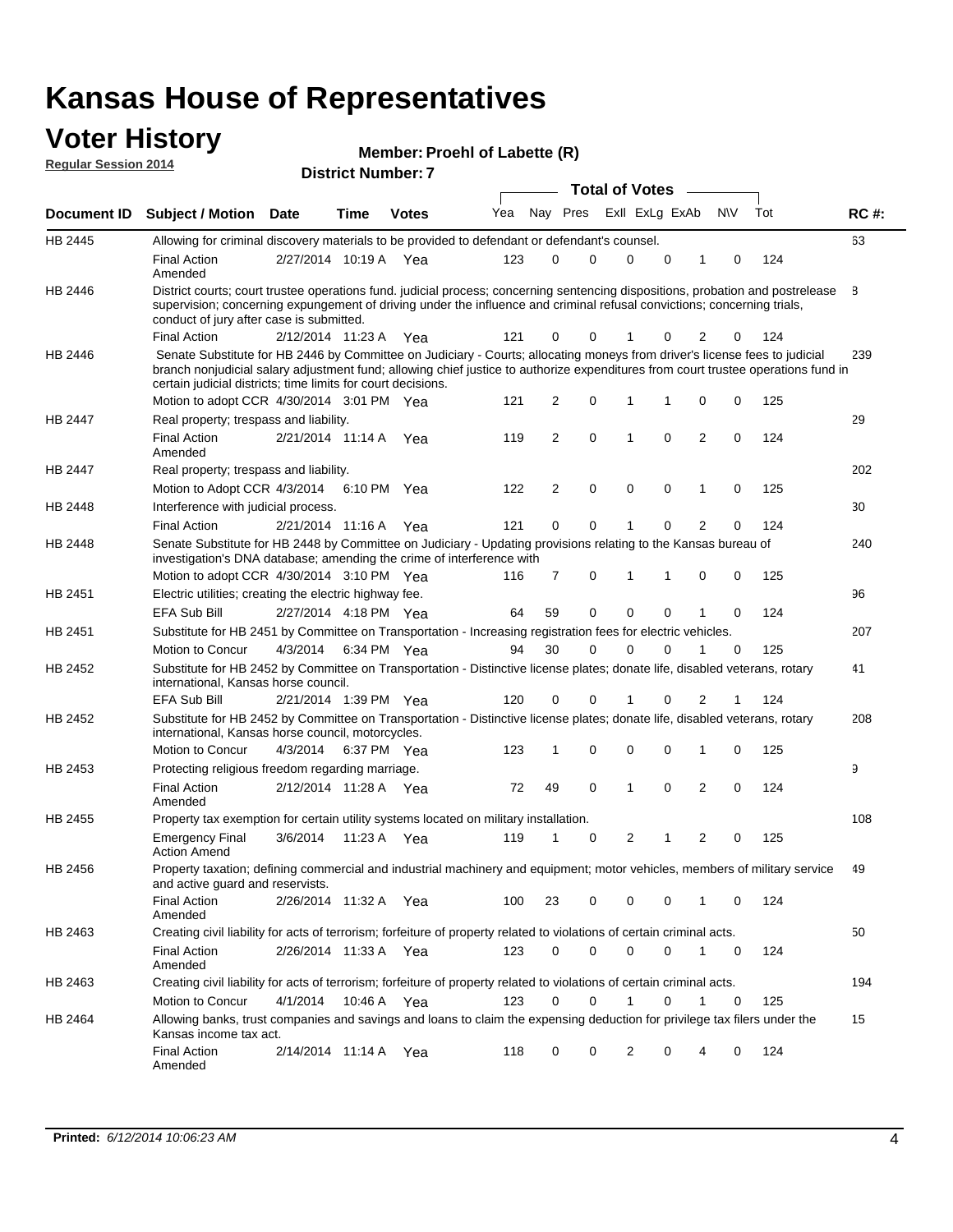### **Voter History**

**Regular Session 2014**

#### **Member: Proehl of Labette (R)**

|                |                                                                                                                                                                             |                       |                   |              |     |                |             | <b>Total of Votes</b> |             |   |           |     |             |
|----------------|-----------------------------------------------------------------------------------------------------------------------------------------------------------------------------|-----------------------|-------------------|--------------|-----|----------------|-------------|-----------------------|-------------|---|-----------|-----|-------------|
|                | Document ID Subject / Motion                                                                                                                                                | <b>Date</b>           | Time              | <b>Votes</b> | Yea | Nay Pres       |             | Exll ExLg ExAb        |             |   | <b>NV</b> | Tot | <b>RC#:</b> |
| HB 2466        | Relating to administrative procedure; judicial review.                                                                                                                      |                       |                   |              |     |                |             |                       |             |   |           |     | 37          |
|                | <b>Emergency Final</b><br><b>Action Amend</b>                                                                                                                               | 2/21/2014 1:33 PM Yea |                   |              | 118 | 2              | 0           | 1                     | $\mathbf 0$ | 2 | 1         | 124 |             |
| HB 2470        | Purchasing authority for certain insurance by the state board of regents for state educational institutions.                                                                |                       |                   |              |     |                |             |                       |             |   |           |     | 16          |
|                | <b>Final Action</b>                                                                                                                                                         | 2/17/2014 11:20 A Yea |                   |              | 120 | $\mathbf 0$    | $\mathbf 0$ | 3                     | 0           | 1 | 0         | 124 |             |
| HB 2475        | Personal financial literacy program as a requirement for high school graduation.                                                                                            |                       |                   |              |     |                |             |                       |             |   |           |     | 126         |
|                | <b>Final Action</b><br>Amended                                                                                                                                              | 3/19/2014 11:22 A Yea |                   |              | 110 | 12             | 0           | 0                     | 1           | 2 | 0         | 125 |             |
| HB 2478        | Venue for crimes committed with an electronic device.                                                                                                                       |                       |                   |              |     |                |             |                       |             |   |           |     | 51          |
|                | <b>Final Action</b>                                                                                                                                                         | 2/26/2014 11:34 A     |                   | Yea          | 123 | 0              | 0           | $\mathbf 0$           | $\mathbf 0$ | 1 | 0         | 124 |             |
| HB 2479        | Removing 2015 sunset provision from law requiring ignition interlock device after first test failure or alcohol or drug-related<br>conviction.                              |                       |                   |              |     |                |             |                       |             |   |           |     | 115         |
|                | <b>Final Action</b><br>Amended                                                                                                                                              | 3/14/2014 11:14 A     |                   | Yea          | 117 | $\mathbf 0$    | 0           | 2                     | 1           | 4 | 1         | 125 |             |
| HB 2479        | Removing 2015 sunset provision from law requiring ignition interlock device after first test failure or alcohol or drug-related<br>conviction.                              |                       |                   |              |     |                |             |                       |             |   |           |     | 210         |
|                | Motion to Concur                                                                                                                                                            | 4/3/2014              |                   | 6:47 PM Yea  | 122 | $\overline{2}$ | 0           | 0                     | $\mathbf 0$ | 1 | 0         | 125 |             |
| HB 2480        | Repealing the review of TeleKansas I.                                                                                                                                       |                       |                   |              |     |                |             |                       |             |   |           |     | 64          |
|                | <b>Final Action</b><br>Amended                                                                                                                                              | 2/27/2014 10:20 A     |                   | Yea          | 123 | 0              | $\mathbf 0$ | $\mathbf 0$           | $\mathbf 0$ | 1 | 0         | 124 |             |
| HB 2480        | Repealing the review of TeleKansas I.                                                                                                                                       |                       |                   |              |     |                |             |                       |             |   |           |     | 250         |
|                | Motion to Concur                                                                                                                                                            | 5/1/2014              |                   | 1:54 PM Yea  | 123 | 1              | 0           | 0                     | 0           | 0 | 1         | 125 |             |
| HB 2482        | Authority of state corporation commission to intervene in court proceedings.                                                                                                |                       |                   |              |     |                |             |                       |             |   |           |     | 65          |
|                | <b>Final Action</b><br>Amended                                                                                                                                              | 2/27/2014 10:21 A     |                   | Yea          | 121 | 2              | 0           | $\mathbf 0$           | $\mathbf 0$ | 1 | 0         | 124 |             |
| HB 2482        | Senate Substitute for HB 2482 by Committee on Utilities - Creating the energy efficiency investment act.                                                                    |                       |                   |              |     |                |             |                       |             |   |           |     | 211         |
|                | Motion to Concur                                                                                                                                                            | 4/3/2014 7:02 PM Yea  |                   |              | 99  | 25             | $\Omega$    | 0                     | $\mathbf 0$ | 1 | 0         | 125 |             |
| <b>HB 2487</b> | Construction of electric transmission lines and certificates of public convenience and necessity.                                                                           |                       |                   |              |     |                |             |                       |             |   |           |     | 66          |
|                | <b>Final Action</b><br>Amended                                                                                                                                              | 2/27/2014 10:22 A Yea |                   |              | 113 | 10             | 0           | $\mathbf 0$           | 0           | 1 | 0         | 124 |             |
| HB 2487        | Relating to the powers and duties of the state corporation commission; construction of electric transmission lines and<br>certificates of public convenience and necessity. |                       |                   |              |     |                |             |                       |             |   |           |     | 254         |
|                | Sub motion to concur 5/1/2014                                                                                                                                               |                       |                   | 4:36 PM Yea  | 117 | 8              | 0           | 0                     | 0           | 0 | 0         | 125 |             |
| <b>HB 2488</b> | Kansas electric transmission authority and the purpose and composition of the authority.                                                                                    |                       |                   |              |     |                |             |                       |             |   |           |     | 10          |
|                | <b>Final Action</b><br>Amended                                                                                                                                              | 2/12/2014 11:30 A     |                   | Yea          | 108 | 13             | 0           | 1                     | $\mathbf 0$ | 2 | 0         | 124 |             |
| <b>HB 2488</b> | Kansas electric transmission authority and the purpose and composition of the authority.                                                                                    |                       |                   |              |     |                |             |                       |             |   |           |     | 158         |
|                | Motion to Concur                                                                                                                                                            |                       | 3/25/2014 10:43 A | Yea          | 107 | 15             | 0           | $\mathbf{1}$          | 0           | 2 | 0         | 125 |             |
| HB 2489        | Legislative review of exceptions to disclosure of public records.                                                                                                           |                       |                   |              |     |                |             |                       |             |   |           |     | 67          |
|                | <b>Final Action</b><br>Amended                                                                                                                                              | 2/27/2014 10:23 A Yea |                   |              | 122 | $\mathbf{1}$   | 0           | 0                     | 0           | 1 | 0         | 124 |             |
| HB 2490        | Criminal procedure; conduct of jury after case is submitted.                                                                                                                |                       |                   |              |     |                |             |                       |             |   |           |     | 31          |
|                | <b>Final Action</b><br>Amended                                                                                                                                              | 2/21/2014 11:17 A Yea |                   |              | 121 | 0              | 0           | $\mathbf{1}$          | $\mathbf 0$ | 2 | 0         | 124 |             |
| HB 2490        | Capital murder; attempt; murder in the first degree; sentencing.                                                                                                            |                       |                   |              |     |                |             |                       |             |   |           |     | 241         |
|                | Motion to adopt CCR 4/30/2014 3:16 PM Yea                                                                                                                                   |                       |                   |              | 123 | 0              | 0           | 1                     | 1           | 0 | 0         | 125 |             |
| HB 2491        | Kansas tort claims act; attorney may appear in small claims action.                                                                                                         |                       |                   |              |     |                |             |                       |             |   |           |     | 20          |
|                | <b>Final Action</b><br>Amended                                                                                                                                              | 2/19/2014 11:34 A Yea |                   |              | 120 | $\overline{c}$ | 0           | 0                     | $\pmb{0}$   | 2 | 0         | 124 |             |
| HB 2491        | Kansas tort claims act; attorney may appear in small claims action.                                                                                                         |                       |                   |              |     |                |             |                       |             |   |           |     | 199         |
|                | Motion to Concur                                                                                                                                                            | 4/2/2014              | 10:40 A           | Yea          | 121 | 2              | 0           | 0                     | 0           | 2 | 0         | 125 |             |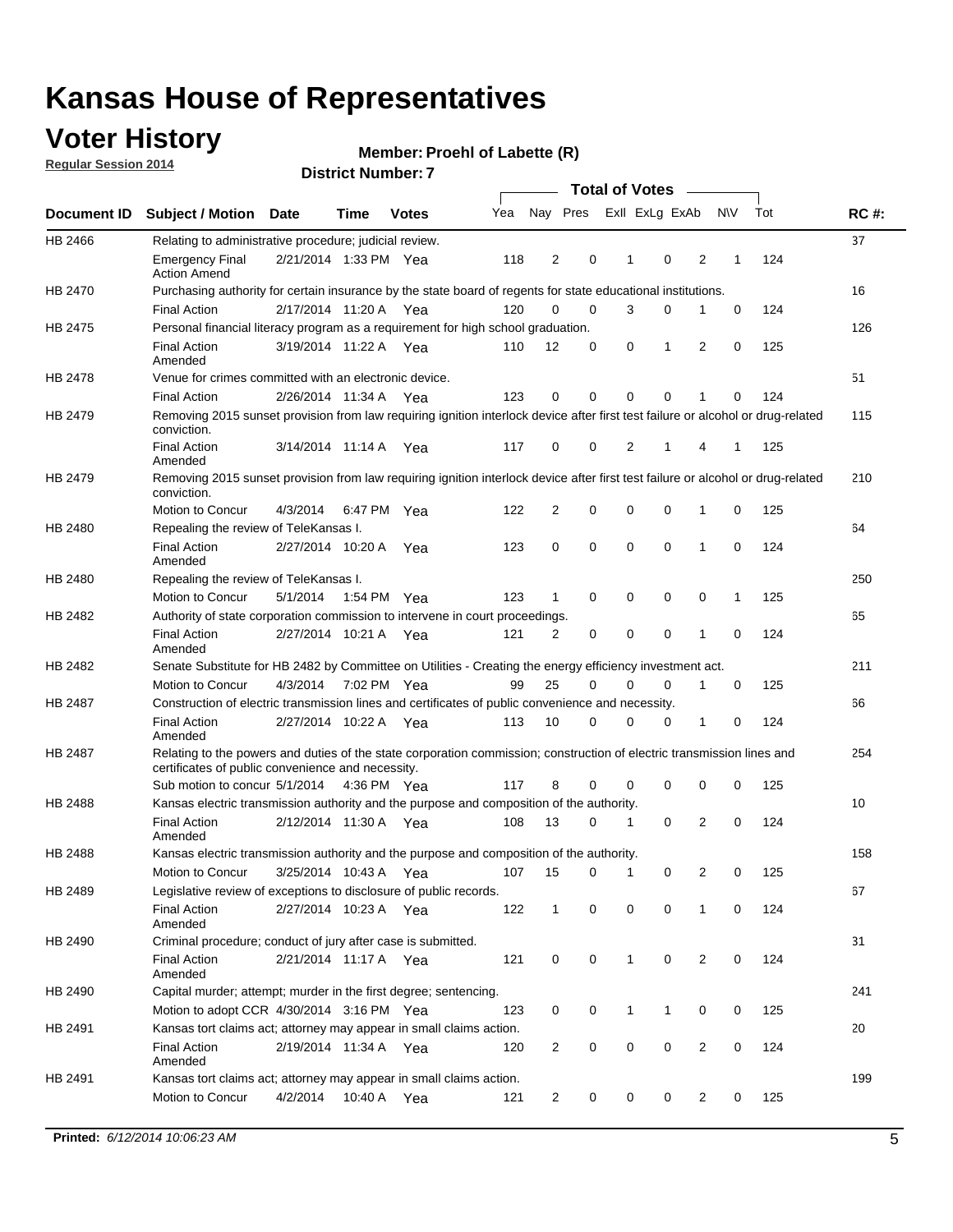### **Voter History**

**Regular Session 2014**

#### **Member: Proehl of Labette (R)**

|                    |                                                                                                                                                                                                                                                        |                       |             |              |     |          |          | <b>Total of Votes</b> |              |                |              |     |              |
|--------------------|--------------------------------------------------------------------------------------------------------------------------------------------------------------------------------------------------------------------------------------------------------|-----------------------|-------------|--------------|-----|----------|----------|-----------------------|--------------|----------------|--------------|-----|--------------|
| <b>Document ID</b> | <b>Subject / Motion Date</b>                                                                                                                                                                                                                           |                       | Time        | <b>Votes</b> | Yea | Nay Pres |          | Exll ExLg ExAb        |              |                | <b>NV</b>    | Tot | <b>RC#:</b>  |
| HB 2493            | Relating to surety regulation, appearance bonds and unlawful sexual relations.                                                                                                                                                                         |                       |             |              |     |          |          |                       |              |                |              |     | 23           |
|                    | <b>Final Action</b><br>Amended                                                                                                                                                                                                                         | 2/20/2014 11:14 A     |             | Yea          | 113 | 10       | 0        | 0                     | $\mathbf 0$  | 0              | $\mathbf 1$  | 124 |              |
| HB 2495            | Concerning sentencing dispositions, probation and postrelease supervision.                                                                                                                                                                             |                       |             |              |     |          |          |                       |              |                |              |     | 24           |
|                    | <b>Final Action</b><br>Amended                                                                                                                                                                                                                         | 2/20/2014 11:17 A Yea |             |              | 122 | 1        | 0        | 0                     | $\mathbf 0$  | $\mathbf 0$    | -1           | 124 |              |
| HB 2501            | Human trafficking and related crimes; penalties for buying sexual relations; records and reporting by courts; staff secure facility 25<br>requirements.                                                                                                |                       |             |              |     |          |          |                       |              |                |              |     |              |
|                    | <b>Final Action</b><br>Amended                                                                                                                                                                                                                         | 2/20/2014 11:18 A Yea |             |              | 123 | $\Omega$ | 0        | 0                     | $\Omega$     | $\mathbf 0$    | 1            | 124 |              |
| HB 2502            | Allowing victim notification on status change of person confined.                                                                                                                                                                                      |                       |             |              |     |          |          |                       |              |                |              |     | 26           |
|                    | <b>Final Action</b>                                                                                                                                                                                                                                    | 2/20/2014 11:20 A Yea |             |              | 123 | $\Omega$ | 0        | $\mathbf{0}$          | $\Omega$     | $\Omega$       |              | 124 |              |
| HB 2503            | Substitute for HB 2503 by Committee on Federal and State Affairs -- Carrying of concealed handguns by law enforcement<br>officers.                                                                                                                     |                       |             |              |     |          |          |                       |              |                |              |     | 230          |
|                    | Final Action Sub Bill 4/5/2014                                                                                                                                                                                                                         |                       | 10:22 A     | Yea          | 119 |          | 0        | 0                     | 0            | 4              |              | 125 |              |
| HB 2504            | Repealing outdated provisions relating to the purchase of certain real estate by the department of corrections.                                                                                                                                        |                       |             |              |     |          |          |                       |              |                |              |     | 18           |
|                    | <b>Final Action</b>                                                                                                                                                                                                                                    | 2/19/2014 11:31 A Yea |             |              | 122 | $\Omega$ | $\Omega$ | 0                     | $\mathbf{0}$ | $\overline{2}$ | 0            | 124 |              |
| HB 2506            | Repealing K.S.A. 72-60b03, the effective date of the midwestern higher education compact act.                                                                                                                                                          |                       |             |              |     |          |          |                       |              |                |              |     | 52           |
|                    | <b>Final Action</b>                                                                                                                                                                                                                                    | 2/26/2014 11:35 A Yea |             |              | 122 |          | $\Omega$ | 0                     | 0            | 1              | 0            | 124 |              |
| HB 2506            | Senate Substitute for HB 2506 by Committee on Ways and Means - Education; appropriations for FY 2014 and FY 2015 for<br>various state agencies; amendments concerning postsecondary education; amendments to provisions relating to school<br>finance. |                       |             |              |     |          |          |                       |              |                |              |     | 238          |
|                    | Motion to Adopt CCR 4/6/2014                                                                                                                                                                                                                           |                       | 9:45 PM Nav |              | 63  | 57       | 0        | 0                     | 0            | 4              | -1           | 125 |              |
| HB 2509            | Emergency medical services amendments.                                                                                                                                                                                                                 |                       |             |              |     |          |          |                       |              |                |              |     | 101          |
|                    | Emergency Final<br><b>Action Amend</b>                                                                                                                                                                                                                 | 2/27/2014 4:24 PM Yea |             |              | 123 | 0        | 0        | $\mathbf 0$           | 0            | $\mathbf{1}$   | 0            | 124 |              |
| HB 2510            | Pharmacists and pharmacies; pharmacy technicians; registration and grounds for denial of registration.                                                                                                                                                 |                       |             |              |     |          |          |                       |              |                |              |     | 84           |
|                    | <b>Emergency Final</b><br>Action                                                                                                                                                                                                                       | 2/27/2014 4:01 PM Yea |             |              | 71  | 52       | 0        | 0                     | 0            | 1              | 0            | 124 |              |
| HB 2511            | Liability for property tax on personal property; sale or abandonment of personal property.                                                                                                                                                             |                       |             |              |     |          |          |                       |              |                |              |     | 27           |
|                    | <b>Final Action</b>                                                                                                                                                                                                                                    | 2/20/2014 11:21 A     |             | Yea          | 123 | $\Omega$ | $\Omega$ | 0                     | 0            | 1              | 0            | 124 |              |
| HB 2514            | Exemption for Federal Home Loan Bank in certain insolvency proceedings involving insurance companies.                                                                                                                                                  |                       |             |              |     |          |          |                       |              |                |              |     | $\mathbf{2}$ |
|                    | <b>Final Action</b>                                                                                                                                                                                                                                    | 2/10/2014 11:08 A     |             | Yea          | 118 | $\Omega$ | $\Omega$ | 3                     | 1            | 2              | $\mathbf 0$  | 124 |              |
| HB 2515            | Insurance; confidentiality of work papers from analysis of analysis of financial regulation or market regulation of insurance<br>company or affiliates.                                                                                                |                       |             |              |     |          |          |                       |              |                |              |     | 82           |
|                    | <b>Emergency Final</b><br>Action                                                                                                                                                                                                                       | 2/27/2014 3:58 PM Yea |             |              | 123 | 0        | 0        | 0                     | 0            | 1              | 0            | 124 |              |
| HB 2515            | Updating statutory references and making corresponding changes due to Executive Reorganization Order No. 41.                                                                                                                                           |                       |             |              |     |          |          |                       |              |                |              |     | 269          |
|                    | Motion to Adopt CCR 5/2/2014 3:31 PM Yea                                                                                                                                                                                                               |                       |             |              | 118 | 4        | 0        | 0                     | $\mathbf{1}$ | $\mathbf{1}$   | $\mathbf{1}$ | 125 |              |
| HB 2516            | Amendments relating to health care provider liability insurance and to companies organized to provide such insurance.                                                                                                                                  |                       |             |              |     |          |          |                       |              |                |              |     | 3            |
|                    | <b>Final Action</b><br>Amended                                                                                                                                                                                                                         | 2/10/2014 11:10 A Yea |             |              | 118 | 0        | 0        | 3                     | 1            | 2              | 0            | 124 |              |
| HB 2516            | Amendments relating to health care provider liability insurance and to companies organized to provide such insurance.                                                                                                                                  |                       |             |              |     |          |          |                       |              |                |              |     | 191          |
|                    | Motion to Concur                                                                                                                                                                                                                                       | 3/31/2014 11:40 A Yea |             |              | 121 | 0        | 0        | 1                     | 0            | 2              | $\mathbf{1}$ | 125 |              |
| HB 2518            | Relating to ballot language statements.                                                                                                                                                                                                                |                       |             |              |     |          |          |                       |              |                |              |     | 40           |
|                    | Emergency Final<br><b>Action Amend</b>                                                                                                                                                                                                                 | 2/21/2014 1:37 PM Yea |             |              | 116 | 4        | 0        | 1                     | 0            | 2              | 1            | 124 |              |
| HB 2525            | Kansas money transmitter act concerning change of controlling interest and notification.                                                                                                                                                               |                       |             |              |     |          |          |                       |              |                |              |     | 32           |
|                    | <b>Final Action</b>                                                                                                                                                                                                                                    | 2/21/2014 11:18 A Yea |             |              | 105 | 16       | 0        | 1                     | 0            | 2              | 0            | 124 |              |
| HB 2525            | Kansas money transmitter act concerning change of controlling interest and notification.                                                                                                                                                               |                       |             |              |     |          |          |                       |              |                |              |     | 252          |
|                    | Motion to Concur                                                                                                                                                                                                                                       | 5/1/2014              |             | 1:59 PM Yea  | 112 | 13       | 0        | 0                     | 0            | 0              | 0            | 125 |              |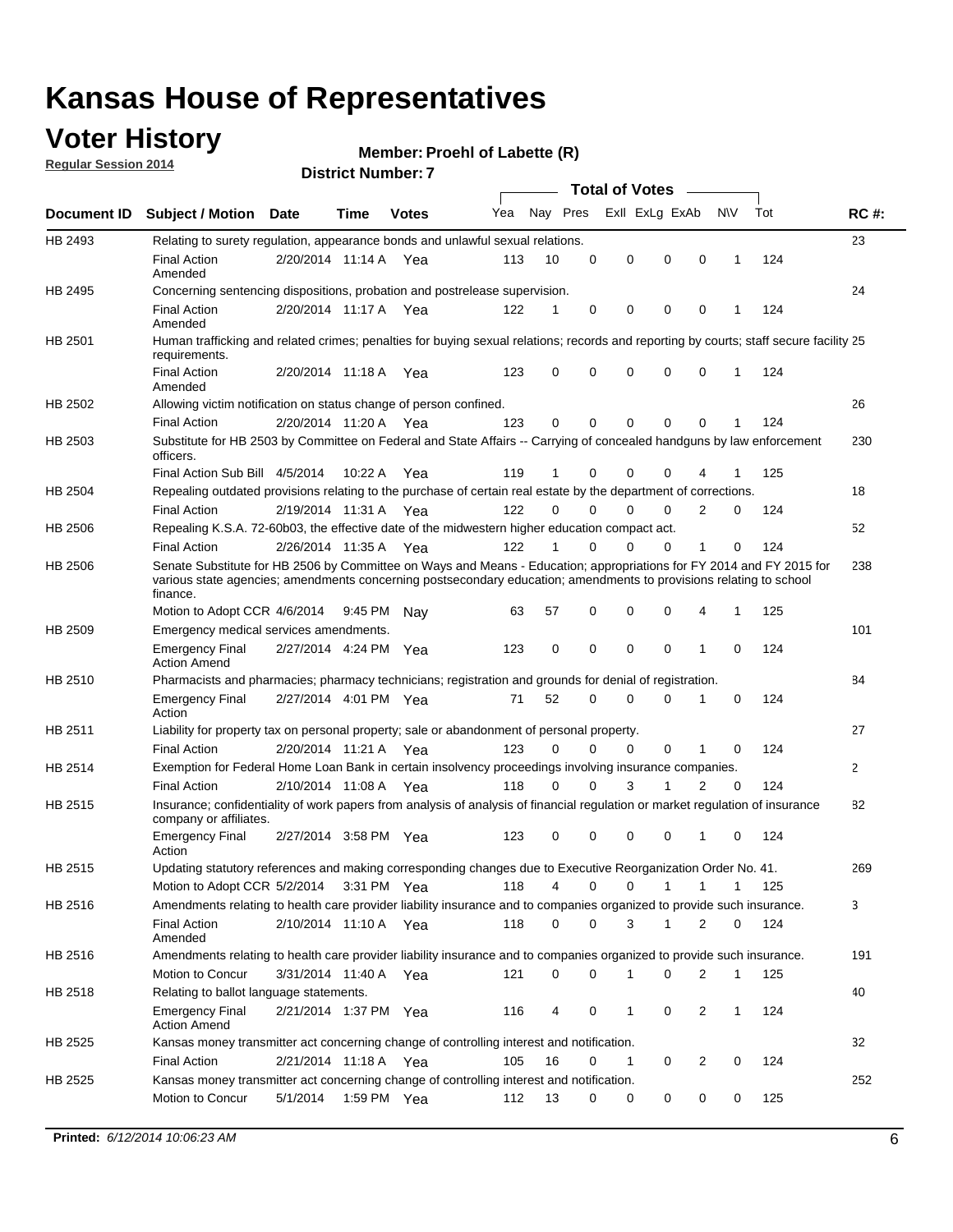#### **Voter History Regular Session 2014**

| Member: Proehl of Labette (R) |  |  |
|-------------------------------|--|--|
|-------------------------------|--|--|

|                | ו וסעוווטנו ואוווטפו                                                                                                                                                                                                                                                                                                                      |                       |             |              |     |    | <b>Total of Votes</b><br>$\sim$ |  |              |                |   |     |     |             |
|----------------|-------------------------------------------------------------------------------------------------------------------------------------------------------------------------------------------------------------------------------------------------------------------------------------------------------------------------------------------|-----------------------|-------------|--------------|-----|----|---------------------------------|--|--------------|----------------|---|-----|-----|-------------|
| Document ID    | <b>Subject / Motion Date</b>                                                                                                                                                                                                                                                                                                              |                       | Time        | <b>Votes</b> | Yea |    | Nay Pres                        |  |              | Exll ExLg ExAb |   | N\V | Tot | <b>RC#:</b> |
| HB 2533        | Changing interest credit amounts, member distributions upon termination or death and retirement annuities under the KPERS 42<br>Act of 2015.                                                                                                                                                                                              |                       |             |              |     |    |                                 |  |              |                |   |     |     |             |
|                | <b>Emergency Final</b><br><b>Action Amend</b>                                                                                                                                                                                                                                                                                             | 2/21/2014 1:40 PM Yea |             |              | 94  | 26 | 0                               |  | 1            | 0              | 2 | 1   | 124 |             |
| HB 2537        | Eliminating font size and type requirement for disclosure statements contained in insurance contracts and explanatory<br>materials printed in any language other than English.                                                                                                                                                            |                       |             |              |     |    |                                 |  |              |                |   |     |     | 81          |
|                | <b>Emergency Final</b><br>Action                                                                                                                                                                                                                                                                                                          | 2/27/2014 3:56 PM Yea |             |              | 119 | 4  | 0                               |  | 0            | 0              | 1 | 0   | 124 |             |
| HB 2537        | Insurance; eliminating font and type requirements for certain non-English insurance documents; confidentiality of certain<br>documents; continuation of health insurance for spouse and children of certain emergency personnel and employees of the<br>department of corrections; purchase of certain insurance by the state fair board. |                       |             |              |     |    |                                 |  |              |                |   |     |     | 249         |
|                | Motion to adopt CCR 4/30/2014 3:58 PM Yea                                                                                                                                                                                                                                                                                                 |                       |             |              | 122 | 0  | 0                               |  | 1            | 1              | 0 | 1   | 125 |             |
| HB 2538        | Giving landowner right of first refusal for antlers of deer illegally shot on landowner's property.                                                                                                                                                                                                                                       |                       |             |              |     |    |                                 |  |              |                |   |     |     | 102         |
|                | <b>Emergency Final</b><br><b>Action Amend</b>                                                                                                                                                                                                                                                                                             | 2/27/2014 4:26 PM Yea |             |              | 106 | 17 | 0                               |  | 0            | 0              | 1 | 0   | 124 |             |
| HB 2541        | Substitute for HB2541 by Committee on Local Government—plastic bottles and containers; labeling; solid waste landfill<br>restrictions.                                                                                                                                                                                                    |                       |             |              |     |    |                                 |  |              |                |   |     |     | 121         |
|                | Final Action Sub Bill 3/17/2014 11:21 A Yea                                                                                                                                                                                                                                                                                               |                       |             |              | 102 | 21 | 0                               |  | 0            | 0              | 2 | 0   | 125 |             |
| HB 2542        | Property tax exemption for amateur-built aircraft.<br><b>Final Action</b>                                                                                                                                                                                                                                                                 | 3/13/2014 11:22 A Yea |             |              | 116 | 4  | 0                               |  | $\mathbf{1}$ | 1              | 2 | 1   | 125 | 112         |
|                | Amended                                                                                                                                                                                                                                                                                                                                   |                       |             |              |     |    |                                 |  |              |                |   |     |     |             |
| HB 2544        | Authorizing postsecondary educational institutions to enter into the state authorization reciprocity agreement to provide<br>distance education.                                                                                                                                                                                          |                       |             |              |     |    |                                 |  |              |                |   |     |     | 17          |
|                | <b>Final Action</b>                                                                                                                                                                                                                                                                                                                       | 2/17/2014 11:21 A Yea |             |              | 120 | 0  | 0                               |  | 3            | 0              | 1 | 0   | 124 |             |
| HB 2545        | Extending sunset date on certain agriculture fees from July 1, 2015, to July 1, 2019.                                                                                                                                                                                                                                                     |                       |             |              |     |    |                                 |  |              |                |   |     |     | 68          |
|                | <b>Final Action</b><br>Amended                                                                                                                                                                                                                                                                                                            | 2/27/2014 10:25 A Yea |             |              | 99  | 24 | 0                               |  | $\mathbf 0$  | $\mathbf{0}$   | 1 | 0   | 124 |             |
| <b>HB 2547</b> | Changing the map copy requirement in mining permit application.                                                                                                                                                                                                                                                                           |                       |             |              |     |    |                                 |  |              |                |   |     |     | 53          |
|                | <b>Final Action</b>                                                                                                                                                                                                                                                                                                                       | 2/26/2014 11:36 A     |             | Yea          | 123 | 0  | 0                               |  | 0            | 0              | 1 | 0   | 124 |             |
| HB 2548        | Creating the water program management fund and transferring the air quality fee fund.                                                                                                                                                                                                                                                     |                       |             |              |     |    |                                 |  |              |                |   |     |     | 46          |
|                | <b>Emergency Final</b><br>Action                                                                                                                                                                                                                                                                                                          | 2/21/2014 1:46 PM Yea |             |              | 119 | 1  | 0                               |  | 1            | $\mathbf 0$    | 2 | 1   | 124 |             |
| HB 2549        | Allowing burial of hazardous waste on-site.                                                                                                                                                                                                                                                                                               |                       |             |              |     |    |                                 |  |              |                |   |     |     | 54          |
|                | <b>Final Action</b>                                                                                                                                                                                                                                                                                                                       | 2/26/2014 11:38 A     |             | Yea          | 123 | 0  | 0                               |  | 0            | 0              | 1 | 0   | 124 |             |
| HB 2550        | Repeal of the atmospheric mercury deposition monitoring network.                                                                                                                                                                                                                                                                          |                       |             |              |     |    |                                 |  |              |                |   |     |     | 33          |
|                | <b>Final Action</b>                                                                                                                                                                                                                                                                                                                       | 2/21/2014 11:20 A     |             | Yea          | 92  | 29 | 0                               |  | $\mathbf{1}$ | 0              | 2 | 0   | 124 |             |
| HB 2551        | Repealing regulation of PCB disposal facilities.                                                                                                                                                                                                                                                                                          |                       |             |              |     |    |                                 |  |              |                |   |     |     | 47          |
|                | <b>Emergency Final</b><br>Action Amend                                                                                                                                                                                                                                                                                                    | 2/21/2014 1:47 PM Yea |             |              | 100 | 20 | 0                               |  | $\mathbf{1}$ | 0              | 2 | 1   | 124 |             |
| HB 2551        | Repealing the regulation of PCB disposal facilities; making changes to the atmospheric mercury deposition monitoring network 271<br>and the disposal of plastic bottles, containers and solid waste.                                                                                                                                      |                       |             |              |     |    |                                 |  |              |                |   |     |     |             |
|                | Motion to Adopt CCR 5/2/2014 3:45 PM Yea                                                                                                                                                                                                                                                                                                  |                       |             |              | 105 | 17 | $\mathbf 0$                     |  | 0            | 1              | 1 | 1   | 125 |             |
| HB 2552        | Managed care organizations, prompt payment.                                                                                                                                                                                                                                                                                               |                       |             |              |     |    |                                 |  |              |                |   |     |     | 69          |
|                | <b>Final Action</b><br>Amended                                                                                                                                                                                                                                                                                                            | 2/27/2014 10:26 A Yea |             |              | 123 | 0  | 0                               |  | 0            | 0              | 1 | 0   | 124 |             |
| HB 2552        | Kansas medical assistance program; managed care organizations; consent for expansion of certain medicaid services.                                                                                                                                                                                                                        |                       |             |              |     |    |                                 |  |              |                |   |     |     | 225         |
|                | Motion to Concur                                                                                                                                                                                                                                                                                                                          | 4/4/2014              | 6:13 PM Yea |              | 68  | 54 | 0                               |  | 0            | 1              | 2 | 0   | 125 |             |
| HB 2553        | Health care compact.                                                                                                                                                                                                                                                                                                                      |                       |             |              |     |    |                                 |  |              |                |   |     |     | 141         |
|                | <b>Final Action</b>                                                                                                                                                                                                                                                                                                                       | 3/24/2014 10:15 A     |             | Nay          | 74  | 48 | 0                               |  | 0            | 0              | 3 | 0   | 125 |             |
| HB 2555        | Release of information in support of arrest warrants and search warrants.                                                                                                                                                                                                                                                                 |                       |             |              |     |    |                                 |  |              |                |   |     |     | 86          |
|                | <b>Emergency Final</b><br><b>Action Amend</b>                                                                                                                                                                                                                                                                                             | 2/27/2014 4:04 PM Yea |             |              | 113 | 10 | 0                               |  | 0            | 0              | 1 | 0   | 124 |             |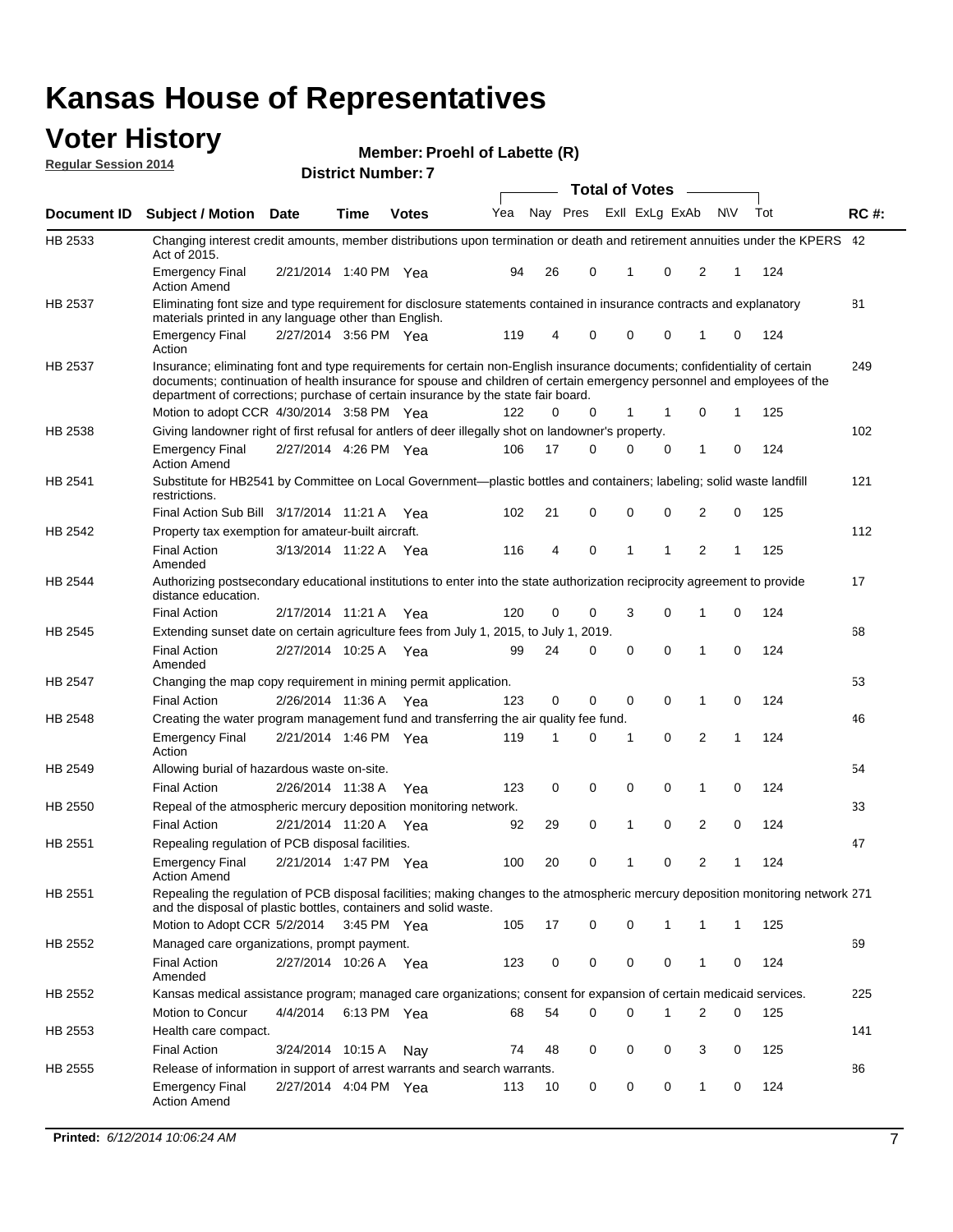### **Voter History**

**Regular Session 2014**

#### **Member: Proehl of Labette (R)**

|                |                                                                                                                                                                                                                                                                                                                                                           |                       |             |              |     |          |   | <b>Total of Votes</b> |             |              |             |     |             |
|----------------|-----------------------------------------------------------------------------------------------------------------------------------------------------------------------------------------------------------------------------------------------------------------------------------------------------------------------------------------------------------|-----------------------|-------------|--------------|-----|----------|---|-----------------------|-------------|--------------|-------------|-----|-------------|
|                | Document ID Subject / Motion Date                                                                                                                                                                                                                                                                                                                         |                       | Time        | <b>Votes</b> | Yea | Nay Pres |   | Exll ExLg ExAb        |             |              | N\V         | Tot | <b>RC#:</b> |
| <b>HB 2557</b> | Changing penalties for certain taxpayers who file incorrect returns under Kansas income tax act.                                                                                                                                                                                                                                                          |                       |             |              |     |          |   |                       |             |              |             |     | 21          |
|                | <b>Final Action</b><br>Amended                                                                                                                                                                                                                                                                                                                            | 2/19/2014 11:35 A     |             | Yea          | 122 | 0        | 0 | 0                     | 0           | 2            | $\mathbf 0$ | 124 |             |
| HB 2561        | Licensure of pharmacists and registration of pharmacy interns by board of pharmacy.                                                                                                                                                                                                                                                                       |                       |             |              |     |          |   |                       |             |              |             |     | 55          |
|                | <b>Final Action</b>                                                                                                                                                                                                                                                                                                                                       | 2/26/2014 11:39 A Yea |             |              | 105 | 18       | 0 | 0                     | 0           | 1            | 0           | 124 |             |
| HB 2564        | Requiring 60-day wait before re-employment for retirement benefit eligibility.                                                                                                                                                                                                                                                                            |                       |             |              |     |          |   |                       |             |              |             |     | 43          |
|                | <b>Emergency Final</b><br>Action                                                                                                                                                                                                                                                                                                                          | 2/21/2014 1:41 PM Yea |             |              | 120 | 0        | 0 | 1                     | 0           | 2            | 1           | 124 |             |
| HB 2566        | Requiring court fee for forensic audio and video examination services.                                                                                                                                                                                                                                                                                    |                       |             |              |     |          |   |                       |             |              |             |     | 93          |
|                | <b>Emergency Final</b><br>Action                                                                                                                                                                                                                                                                                                                          | 2/27/2014 4:12 PM Yea |             |              | 123 | 0        | 0 | 0                     | $\mathbf 0$ | $\mathbf{1}$ | 0           | 124 |             |
| HB 2568        | Domestic relations; Kansas family law code; child support guidelines.                                                                                                                                                                                                                                                                                     |                       |             |              |     |          |   |                       |             |              |             |     | 70          |
|                | <b>Final Action</b><br>Amended                                                                                                                                                                                                                                                                                                                            | 2/27/2014 10:27 A     |             | Yea          | 123 | 0        | 0 | 0                     | $\mathbf 0$ | 1            | 0           | 124 |             |
| HB 2568        | Domestic relations; Kansas family law code; child support guidelines.                                                                                                                                                                                                                                                                                     |                       |             |              |     |          |   |                       |             |              |             |     | 268         |
|                | Motion to adopt CCR 5/2/2014                                                                                                                                                                                                                                                                                                                              |                       | 3:28 PM Yea |              | 123 | 0        | 0 | 0                     | 1           | 1            | $\mathbf 0$ | 125 |             |
| HB 2576        | Employment security law; creation of "new employer rate."                                                                                                                                                                                                                                                                                                 |                       |             |              |     |          |   |                       |             |              |             |     | 71          |
|                | <b>Final Action</b><br>Amended                                                                                                                                                                                                                                                                                                                            | 2/27/2014 10:28 A Yea |             |              | 123 | 0        | 0 | 0                     | 0           | 1            | 0           | 124 |             |
| HB 2576        | Employment security law; creation of "new employer rate."                                                                                                                                                                                                                                                                                                 |                       |             |              |     |          |   |                       |             |              |             |     | 159         |
|                | Motion to Concur                                                                                                                                                                                                                                                                                                                                          | 3/25/2014 10:47 A     |             | Yea          | 122 | 0        | 0 | 1                     | 0           | 2            | 0           | 125 |             |
| HB 2577        | Allowing parents to remain anonymous when surrendering an infant under the newborn protection act.                                                                                                                                                                                                                                                        |                       |             |              |     |          |   |                       |             |              |             |     | 56          |
|                | <b>Final Action</b><br>Amended                                                                                                                                                                                                                                                                                                                            | 2/26/2014 11:41 A Yea |             |              | 123 | $\Omega$ | 0 | 0                     | $\Omega$    | 1            | 0           | 124 |             |
| HB 2577        | Allowing parents to remain anonymous when surrendering an infant under the newborn protection act.                                                                                                                                                                                                                                                        |                       |             |              |     |          |   |                       |             |              |             |     | 220         |
|                | Motion to Concur                                                                                                                                                                                                                                                                                                                                          | 4/4/2014              | 11:45 A     | Yea          | 121 | $\Omega$ | 0 | 1                     | 1           | 1            | 1           | 125 |             |
| HB 2578        | Certification by chief law enforcement officer for transfer of a firearm when required by federal law.                                                                                                                                                                                                                                                    |                       |             |              |     |          |   |                       |             |              |             |     | 122         |
|                | <b>Final Action</b><br>Amended                                                                                                                                                                                                                                                                                                                            | 3/17/2014 11:22 A     |             | Yea          | 123 | $\Omega$ | 0 | 0                     | 0           | 2            | 0           | 125 |             |
| HB 2578        | Regulating the possession of weapons.                                                                                                                                                                                                                                                                                                                     |                       |             |              |     |          |   |                       |             |              |             |     | 235         |
|                | Motion to Adopt CCR 4/5/2014 4:40 PM Yea                                                                                                                                                                                                                                                                                                                  |                       |             |              | 102 | 19       | 0 | 0                     | 0           | 4            | 0           | 125 |             |
| HB 2580        | Specifying the duties of the state fire marshal relating to regional emergency response teams for hazardous materials and<br>search and rescue incidents.                                                                                                                                                                                                 |                       |             |              |     |          |   |                       |             |              |             |     | 72          |
|                | <b>Final Action</b><br>Amended                                                                                                                                                                                                                                                                                                                            | 2/27/2014 10:29 A     |             | Yea          | 113 | 10       | 0 | 0                     | $\mathbf 0$ | 1            | 0           | 124 |             |
| HB 2580        | Kansas Real Estate Appraisal Board; licensee fingerprinting and criminal background checks.                                                                                                                                                                                                                                                               |                       |             |              |     |          |   |                       |             |              |             |     | 272         |
|                | Motion to adopt CCR 5/2/2014                                                                                                                                                                                                                                                                                                                              |                       |             | 3:49 PM Yea  | 115 | 7        | 0 | 0                     | 1           | 1            | 1           | 125 |             |
| HB 2582        | Creating an exemption from food establishment licensing for churches.                                                                                                                                                                                                                                                                                     |                       |             |              |     |          |   |                       |             |              |             |     | 57          |
|                | <b>Final Action</b>                                                                                                                                                                                                                                                                                                                                       | 2/26/2014 11:42 A Yea |             |              | 123 | 0        | 0 | 0                     | 0           |              | 0           | 124 |             |
| HB 2588        | Child in need of care; juvenile offenders; permanent custodians.                                                                                                                                                                                                                                                                                          |                       |             |              |     |          |   |                       |             |              |             |     | 94          |
|                | <b>Emergency Final</b><br><b>Action Amend</b>                                                                                                                                                                                                                                                                                                             | 2/27/2014 4:14 PM Yea |             |              | 123 | 0        | 0 | 0                     | 0           | 1            | 0           | 124 |             |
| HB 2588        | Senate Substitute for HB 2588 by Committee on Judiciary - Concerning children and minors; relating to children in need of<br>care; placement in juvenile detention facilities; permanent custodians; relating to juvenile offenders; alternative adjudication;<br>youth residential centers and services; risk assessment; sentencing; good time credits. |                       |             |              |     |          |   |                       |             |              |             |     | 244         |
|                | Motion to adopt CCR 4/30/2014 3:36 PM Yea                                                                                                                                                                                                                                                                                                                 |                       |             |              | 123 | 0        | 0 | 1                     | 1           | 0            | 0           | 125 |             |
| HB 2591        | Requiring certain audit reports to be filed electronically and to be filed only with the department of administration.                                                                                                                                                                                                                                    |                       |             |              |     |          |   |                       |             |              |             |     | 58          |
|                | <b>Final Action</b>                                                                                                                                                                                                                                                                                                                                       | 2/26/2014 11:43 A Yea |             |              | 123 | 0        | 0 | 0                     | 0           | 1            | 0           | 124 |             |
| HB 2595        | State fossils; the tylosaurus and the pteranodon.                                                                                                                                                                                                                                                                                                         |                       |             |              |     |          |   |                       |             |              |             |     | 73          |
|                | <b>Final Action</b><br>Amended                                                                                                                                                                                                                                                                                                                            | 2/27/2014 10:31 A Yea |             |              | 96  | 27       | 0 | 0                     | 0           | 1            | 0           | 124 |             |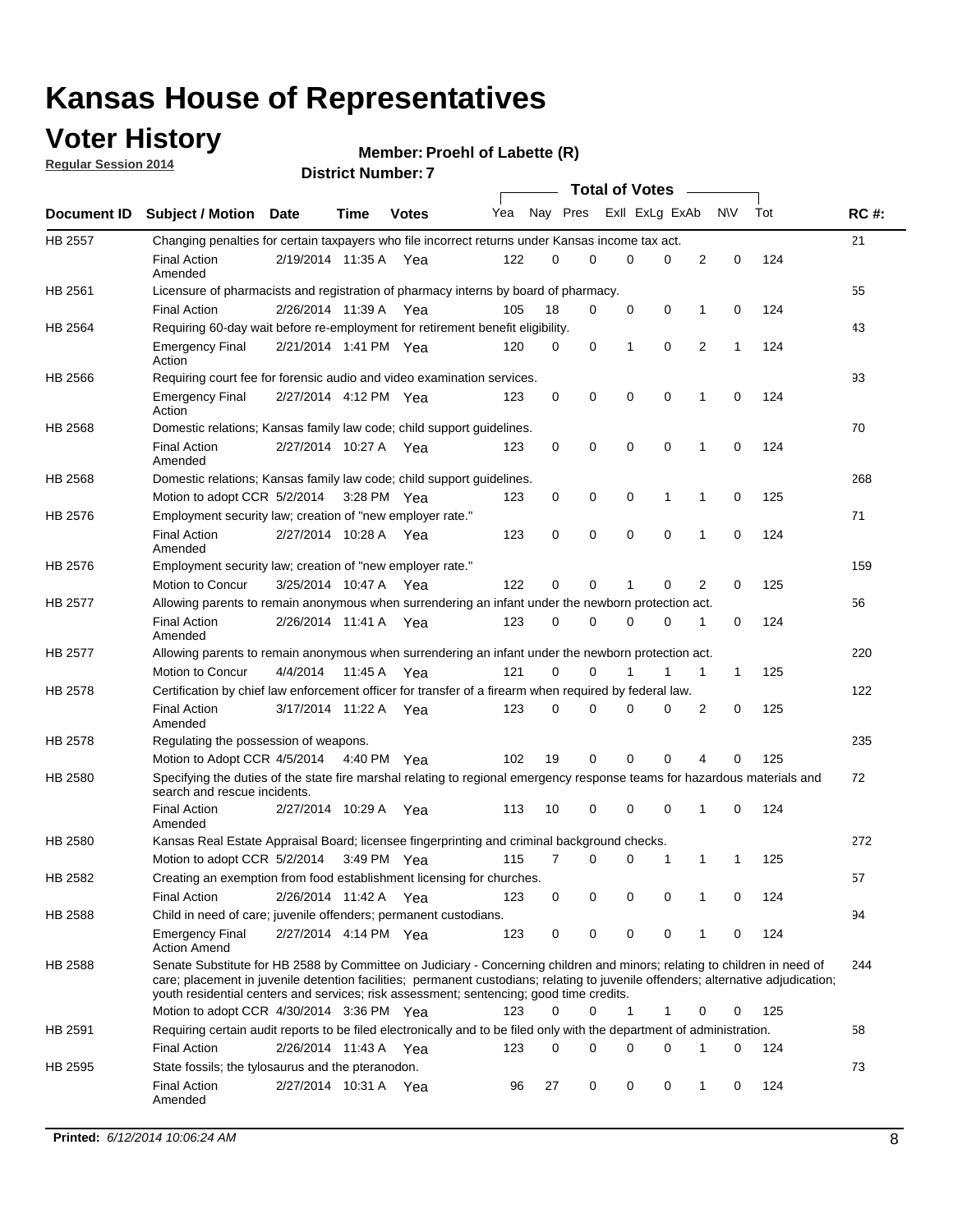### **Voter History**

**Regular Session 2014**

**Member: Proehl of Labette (R)** 

| <b>District Number: 7</b> |  |
|---------------------------|--|
|                           |  |

|         |                                                                                                                                                                                                                                       |                       |             |              |     |                | <b>Total of Votes</b>   |             |             |              |            |     |             |
|---------|---------------------------------------------------------------------------------------------------------------------------------------------------------------------------------------------------------------------------------------|-----------------------|-------------|--------------|-----|----------------|-------------------------|-------------|-------------|--------------|------------|-----|-------------|
|         | Document ID Subject / Motion Date                                                                                                                                                                                                     |                       | <b>Time</b> | <b>Votes</b> | Yea |                | Nay Pres Exll ExLg ExAb |             |             |              | <b>NIV</b> | Tot | <b>RC#:</b> |
| HB 2596 | Computation of retirement benefits when a state officer or employee is placed on furlough or has reduction in compensation.<br><b>Final Action</b>                                                                                    | 2/27/2014 10:33 A     |             | Yea          | 123 | 0              | 0                       | $\mathbf 0$ | $\Omega$    |              | 0          | 124 | 74          |
| HB 2596 | Computation of retirement benefits when a state officer or employee is placed on furlough or has reduction in<br>compensation.                                                                                                        |                       |             |              |     |                |                         |             |             |              |            |     | 246         |
|         | Motion to adopt CCR 4/30/2014 3:45 PM Yea                                                                                                                                                                                             |                       |             |              | 123 | 0              | 0                       | 1           | 1           | 0            | 0          | 125 |             |
| HB 2597 | Municipal recycling services                                                                                                                                                                                                          |                       |             |              |     |                |                         |             |             |              |            |     | 97          |
|         | <b>Emergency Final</b><br><b>Action Amend</b>                                                                                                                                                                                         | 2/27/2014 4:20 PM Yea |             |              | 105 | 18             | 0                       | $\mathbf 0$ | 0           | 1            | 0          | 124 |             |
| HB 2599 | Authorizing the secretary of state to grant an easement to the unified government of Wyandotte county.                                                                                                                                |                       |             |              |     |                |                         |             |             |              |            |     | 22          |
|         | <b>Final Action</b>                                                                                                                                                                                                                   | 2/19/2014 11:37 A     |             | Yea          | 120 | $\overline{2}$ | 0                       | 0           | $\Omega$    | 2            | $\Omega$   | 124 |             |
| HB 2599 | Authorizing the secretary of state to grant an easement to the unified government of Wyandotte county.                                                                                                                                |                       |             |              |     |                |                         |             |             |              |            |     | 118         |
|         | Motion to Concur                                                                                                                                                                                                                      | 3/14/2014 11:25 A Yea |             |              | 118 | 0              | 0                       | 2           | 1           | 4            | 0          | 125 |             |
| HB 2602 | Increasing the percentage of unclassified employees allowed to be employed by KPERS from 25% to 50%.                                                                                                                                  |                       |             |              |     |                |                         |             |             |              |            |     | 44          |
|         | <b>Emergency Final</b><br>Action                                                                                                                                                                                                      | 2/21/2014 1:43 PM Yea |             |              | 107 | 13             | 0                       | 1           | 0           | 2            | 1          | 124 |             |
| HB 2602 | Increasing the percentage of unclassified employees allowed to be employed by KPERS from 25% to 50%.                                                                                                                                  |                       |             |              |     |                |                         |             |             |              |            |     | 195         |
|         | Motion to Concur                                                                                                                                                                                                                      | 4/1/2014              | 10:57 A     | Yea          | 108 | 15             | 0                       | 1           | $\mathbf 0$ | 1            | 0          | 125 |             |
| HB 2609 | Practice of pharmacy; filling and refilling of prescriptions.                                                                                                                                                                         |                       |             |              |     |                |                         |             |             |              |            |     | 105         |
|         | <b>Emergency Final</b><br><b>Action Amend</b>                                                                                                                                                                                         | 2/27/2014 4:29 PM Yea |             |              | 123 | 0              | $\mathbf 0$             | $\mathbf 0$ | $\mathbf 0$ | 1            | 0          | 124 |             |
| HB 2611 | Conduct of dental offices.                                                                                                                                                                                                            |                       |             |              |     |                |                         |             |             |              |            |     | 83          |
|         | <b>Emergency Final</b><br>Action                                                                                                                                                                                                      | 2/27/2014 3:59 PM Yea |             |              | 123 | 0              | $\mathbf 0$             | $\mathbf 0$ | 0           | 1            | 0          | 124 |             |
| HB 2612 | Relating to district judge and district magistrate judge vacancies.                                                                                                                                                                   |                       |             |              |     |                |                         |             |             |              |            |     | 75          |
|         | <b>Final Action</b><br>Amended                                                                                                                                                                                                        | 2/27/2014 10:34 A     |             | Yea          | 106 | 17             | $\mathbf 0$             | $\mathbf 0$ | $\mathbf 0$ | 1            | 0          | 124 |             |
| HB 2613 | Relating to the issuance of stillbirth and unborn child's death certificates.                                                                                                                                                         |                       |             |              |     |                |                         |             |             |              |            |     | 103         |
|         | <b>Emergency Final</b><br><b>Action Amend</b>                                                                                                                                                                                         | 2/27/2014 4:27 PM Yea |             |              | 122 | $\mathbf{1}$   | $\mathbf 0$             | $\mathbf 0$ | $\Omega$    | $\mathbf{1}$ | $\Omega$   | 124 |             |
| HB 2615 | Substitute for HB 2615 by Committee on Commerce, Labor and Economic Development - Workers compensation assigned<br>risk pool.                                                                                                         |                       |             |              |     |                |                         |             |             |              |            |     | 185         |
|         | EFA Sub Bill<br>Amended                                                                                                                                                                                                               | 3/26/2014 3:42 PM Yea |             |              | 98  | 25             | 0                       | 1           | $\mathbf 0$ | 1            | 0          | 125 |             |
| HB 2616 | Secretary of labor; explore agreement to allow state of Kansas to enforce OSHA standards.                                                                                                                                             |                       |             |              |     |                |                         |             |             |              |            |     | 92          |
|         | <b>Emergency Final</b><br>Action                                                                                                                                                                                                      | 2/27/2014 4:11 PM Yea |             |              | 93  | 30             | $\Omega$                | 0           | 0           | 1            | 0          | 124 |             |
| HB 2616 | Senate Substitute for HB 2616 by Committee on Commerce - Secretary of labor directed to study state enforcement of OSHA 261<br>standards.                                                                                             |                       |             |              |     |                |                         |             |             |              |            |     |             |
|         | Motion to Concur                                                                                                                                                                                                                      | 5/2/2014 11:47 A Yea  |             |              | 94  | 30             | $\mathbf 0$             | 0           | 1           | 0            | 0          | 125 |             |
| HB 2633 | Substitute for HB 2633 by Committee on Corrections and Juvenile Justice - Juvenile offenders; youth residential centers and<br>services; risk assessment; raising the age for prosecution as an adult; sentencing; good time credits. |                       |             |              |     |                |                         |             |             |              |            |     | 106         |
|         | EFA Sub Bill<br>Amended                                                                                                                                                                                                               | 2/27/2014 4:31 PM Yea |             |              | 122 | 1              | $\Omega$                | $\Omega$    | 0           | 1            | 0          | 124 |             |
| HB 2636 | Secretary of health and environment and air quality standards.                                                                                                                                                                        |                       |             |              |     |                |                         |             |             |              |            |     | 45          |
|         | <b>Emergency Final</b><br><b>Action Amend</b>                                                                                                                                                                                         | 2/21/2014 1:44 PM Yea |             |              | 89  | 31             | 0                       | 1           | 0           | 2            | 1          | 124 |             |
| HB 2636 | Secretary of health and environment and air quality standards.                                                                                                                                                                        |                       |             |              |     |                |                         |             |             |              |            |     | 212         |
|         | Sub motion to concur 4/3/2014 7:20 PM Yea                                                                                                                                                                                             |                       |             |              | 121 | 3              | 0                       | 0           | 0           |              | 0          | 125 |             |
| HB 2642 | Income tax deduction for net gain on the sale of certain horses, cattle or livestock; income tax credit for expenditures to make 131<br>dwelling or facility accessible for persons with a disability.                                |                       |             |              |     |                |                         |             |             |              |            |     |             |
|         | <b>Final Action</b><br>Amended                                                                                                                                                                                                        | 3/20/2014 11:17 A Yea |             |              | 123 | 0              | 0                       | 0           | 1           | 1            | 0          | 125 |             |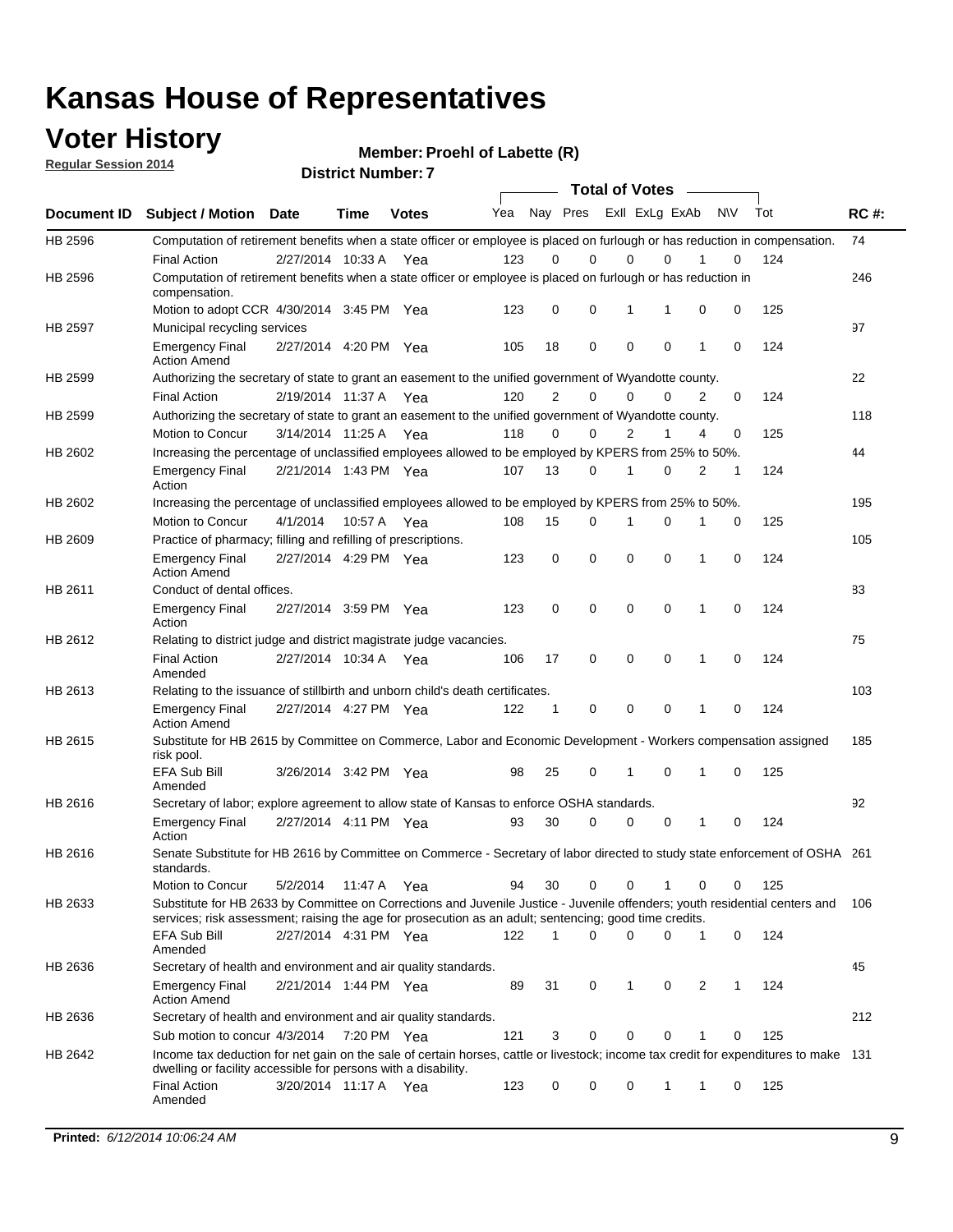### **Voter History**

| Member: Proehl of Labette (R) |
|-------------------------------|
|-------------------------------|

| <b>Regular Session 2014</b> |                                                                                                                                                                                                                                                                                                                                                                                                                                                   |                       |             |                           | <b>Member: Proem or Labette (R)</b> |             |             |                                         |             |                |              |     |                           |  |  |  |  |  |  |  |  |  |  |
|-----------------------------|---------------------------------------------------------------------------------------------------------------------------------------------------------------------------------------------------------------------------------------------------------------------------------------------------------------------------------------------------------------------------------------------------------------------------------------------------|-----------------------|-------------|---------------------------|-------------------------------------|-------------|-------------|-----------------------------------------|-------------|----------------|--------------|-----|---------------------------|--|--|--|--|--|--|--|--|--|--|
|                             |                                                                                                                                                                                                                                                                                                                                                                                                                                                   |                       |             | <b>District Number: 7</b> |                                     |             |             |                                         |             |                |              |     | <b>RC#:</b><br>164<br>274 |  |  |  |  |  |  |  |  |  |  |
| Document ID                 | Subject / Motion Date                                                                                                                                                                                                                                                                                                                                                                                                                             |                       | <b>Time</b> | <b>Votes</b>              | Yea                                 |             | Nay Pres    | <b>Total of Votes</b><br>Exll ExLg ExAb |             |                | <b>NV</b>    | Tot |                           |  |  |  |  |  |  |  |  |  |  |
|                             |                                                                                                                                                                                                                                                                                                                                                                                                                                                   |                       |             |                           |                                     |             |             |                                         |             |                |              |     |                           |  |  |  |  |  |  |  |  |  |  |
| HB 2643                     | Property tax; classification of commercial and industrial machinery and equipment as personal property; reclassification of<br>property upon termination of IRB tax exemption; use of independent appraisers to appraiser certain                                                                                                                                                                                                                 |                       |             |                           |                                     |             |             |                                         |             |                |              |     |                           |  |  |  |  |  |  |  |  |  |  |
|                             | <b>Final Action</b>                                                                                                                                                                                                                                                                                                                                                                                                                               | 3/26/2014 10:56 A Yea |             |                           | 123                                 | $\Omega$    | $\Omega$    | 1                                       | 0           | 1              | 0            | 125 |                           |  |  |  |  |  |  |  |  |  |  |
|                             | Amended                                                                                                                                                                                                                                                                                                                                                                                                                                           |                       |             |                           |                                     |             |             |                                         |             |                |              |     |                           |  |  |  |  |  |  |  |  |  |  |
| HB 2643                     | Property tax; classification of commercial and industrial machinery and equipment as personal property; reclassification of<br>property upon termination of IRB tax exemption; use of independent appraisers to appraiser certain complex property; motor<br>vehicles, members of military; mortgage registration tax phase out and replacement with fees; county clerk technology fund;<br>county treasurer technology fund.<br>Motion to Concur |                       |             |                           | 16                                  | 108         | 0           | 0                                       |             |                |              |     |                           |  |  |  |  |  |  |  |  |  |  |
| HB 2643                     | Property tax; classification of commercial and industrial machinery and equipment as personal property; reclassification of                                                                                                                                                                                                                                                                                                                       | 5/2/2014              | 5:12 PM     | Nay                       |                                     |             |             |                                         | 0           | 1              | 0            | 125 | 286                       |  |  |  |  |  |  |  |  |  |  |
|                             | property upon termination of IRB tax exemption; use of independent appraisers to appraiser certain complex property; motor<br>vehicles, members of military; mortgage registration tax phase out and replacement with fees; county clerk technology fund;<br>county treasurer technology fund.                                                                                                                                                    |                       |             |                           |                                     |             |             |                                         |             |                |              |     |                           |  |  |  |  |  |  |  |  |  |  |
|                             | Motion to adopt CCR 5/3/2014                                                                                                                                                                                                                                                                                                                                                                                                                      |                       |             | 1:53 AM Yea               | 70                                  | 53          | 0           | 0                                       | 0           | 1              | $\mathbf{1}$ | 125 |                           |  |  |  |  |  |  |  |  |  |  |
| HB 2648                     | Property tax exemption for levees.                                                                                                                                                                                                                                                                                                                                                                                                                |                       |             |                           |                                     |             |             |                                         |             |                |              |     | 100                       |  |  |  |  |  |  |  |  |  |  |
|                             | <b>Emergency Final</b><br><b>Action Amend</b>                                                                                                                                                                                                                                                                                                                                                                                                     | 2/27/2014 4:23 PM Yea |             |                           | 100                                 | 23          | 0           | $\mathbf 0$                             | 0           | 1              | 0            | 124 |                           |  |  |  |  |  |  |  |  |  |  |
| HB 2651                     | County law library.                                                                                                                                                                                                                                                                                                                                                                                                                               |                       |             |                           |                                     |             |             |                                         |             |                |              |     | 76                        |  |  |  |  |  |  |  |  |  |  |
|                             | <b>Final Action</b><br>Amended                                                                                                                                                                                                                                                                                                                                                                                                                    | 2/27/2014 10:38 A     |             | Yea                       | 82                                  | 41          | $\mathbf 0$ | 0                                       | $\mathbf 0$ | 1              | $\mathbf 0$  | 124 |                           |  |  |  |  |  |  |  |  |  |  |
| HB 2655                     | Allowing veterans with PTSD to seek mental health treatment upon certain convictions.                                                                                                                                                                                                                                                                                                                                                             |                       |             |                           |                                     |             |             |                                         |             |                |              |     | 77                        |  |  |  |  |  |  |  |  |  |  |
|                             | <b>Final Action</b><br>Amended                                                                                                                                                                                                                                                                                                                                                                                                                    | 2/27/2014 10:40 A Yea |             |                           | 123                                 | $\mathbf 0$ | 0           | 0                                       | 0           | 1              | 0            | 124 |                           |  |  |  |  |  |  |  |  |  |  |
| HB 2655                     | Senate Substitute for HB 2655 by Committee on Judiciary - Allowing veterans with PTSD to seek mental health treatment<br>upon certain convictions; also amending the crimes of interference with law enforcement and giving a false alarm.                                                                                                                                                                                                        |                       |             |                           |                                     |             |             |                                         |             |                |              |     | 224                       |  |  |  |  |  |  |  |  |  |  |
|                             | Motion to Concur                                                                                                                                                                                                                                                                                                                                                                                                                                  | 4/4/2014              |             | 5:42 PM Yea               | 122                                 | 0           | 0           | 0                                       | 1           | 2              | 0            | 125 |                           |  |  |  |  |  |  |  |  |  |  |
| HB 2656                     | Authorizing the state of Kansas to pay the death gratuity benefit to the designated survivor of a Kansas service member during 48<br>a federal government shutdown and providing for reimbursement to the state                                                                                                                                                                                                                                   |                       |             |                           |                                     |             |             |                                         |             |                |              |     |                           |  |  |  |  |  |  |  |  |  |  |
|                             | <b>Final Action</b>                                                                                                                                                                                                                                                                                                                                                                                                                               | 2/26/2014 11:27 A Yea |             |                           | 123                                 | 0           | 0           | 0                                       | $\Omega$    |                | 0            | 124 |                           |  |  |  |  |  |  |  |  |  |  |
| HB 2661                     | Substitute for HB 2661 by Committee on Energy and Environment - Siting of electric transmission lines; notice and hearing<br>requirements.                                                                                                                                                                                                                                                                                                        |                       |             |                           |                                     |             |             |                                         |             |                |              |     | 181                       |  |  |  |  |  |  |  |  |  |  |
|                             | EFA Sub Bill                                                                                                                                                                                                                                                                                                                                                                                                                                      | 3/26/2014 3:37 PM Yea |             |                           | 119                                 | 4           | 0           | 1                                       | 0           | 1              | 0            | 125 |                           |  |  |  |  |  |  |  |  |  |  |
| HB 2662                     | Expungment of driving under the influence convictions.                                                                                                                                                                                                                                                                                                                                                                                            |                       |             |                           |                                     |             |             |                                         |             |                |              |     | 116                       |  |  |  |  |  |  |  |  |  |  |
|                             | <b>Final Action</b><br>Amended                                                                                                                                                                                                                                                                                                                                                                                                                    | 3/14/2014 11:22 A Yea |             |                           | 87                                  | 31          | 0           | 2                                       | 1           | 4              | 0            | 125 |                           |  |  |  |  |  |  |  |  |  |  |
| HB 2668                     | Health insurance for qualified professional associations.                                                                                                                                                                                                                                                                                                                                                                                         |                       |             |                           |                                     |             |             |                                         |             |                |              |     | 34                        |  |  |  |  |  |  |  |  |  |  |
|                             | <b>Final Action</b><br>Amended                                                                                                                                                                                                                                                                                                                                                                                                                    | 2/21/2014 11:21 A Yea |             |                           | 114                                 | 7           | 0           | 1                                       | $\mathbf 0$ | $\overline{2}$ | 0            | 124 |                           |  |  |  |  |  |  |  |  |  |  |
| HB 2668                     | Predetermination of health insurance benefits                                                                                                                                                                                                                                                                                                                                                                                                     |                       |             |                           |                                     |             |             |                                         |             |                |              |     | 262                       |  |  |  |  |  |  |  |  |  |  |
|                             | Motion to Concur                                                                                                                                                                                                                                                                                                                                                                                                                                  | 5/2/2014              | 12:05 P Yea |                           | 97                                  | 27          | 0           | 0                                       | 1           | 0              | 0            | 125 |                           |  |  |  |  |  |  |  |  |  |  |
| HB 2669                     | State civil service board; transferred from the department of administration to the office of administrative hearings.                                                                                                                                                                                                                                                                                                                            |                       |             |                           |                                     |             |             |                                         |             |                |              |     | 87                        |  |  |  |  |  |  |  |  |  |  |
|                             | <b>Emergency Final</b><br>Action                                                                                                                                                                                                                                                                                                                                                                                                                  | 2/27/2014 4:05 PM Yea |             |                           | 110                                 | 13          | 0           | 0                                       | 0           | 1              | 0            | 124 |                           |  |  |  |  |  |  |  |  |  |  |
| HB 2673                     | Kansas healing arts act; physician assistant licensure act.                                                                                                                                                                                                                                                                                                                                                                                       |                       |             |                           |                                     |             |             |                                         |             |                |              |     | 91                        |  |  |  |  |  |  |  |  |  |  |
|                             | <b>Emergency Final</b><br><b>Action Amend</b>                                                                                                                                                                                                                                                                                                                                                                                                     | 2/27/2014 4:10 PM Yea |             |                           | 105                                 | 18          | 0           | 0                                       | 0           | $\mathbf{1}$   | 0            | 124 |                           |  |  |  |  |  |  |  |  |  |  |
| HB 2673                     | Board of healing arts functions and duties, physician assistants licensure act and podiatry act.                                                                                                                                                                                                                                                                                                                                                  |                       |             |                           |                                     |             |             |                                         |             |                |              |     | 270                       |  |  |  |  |  |  |  |  |  |  |
|                             | Motion to adopt CCR 5/2/2014                                                                                                                                                                                                                                                                                                                                                                                                                      |                       |             | 3:39 PM Yea               | 111                                 | 11          | 0           | 0                                       | 1           | 1              | 1            | 125 |                           |  |  |  |  |  |  |  |  |  |  |
| HB 2675                     | Relating to procurement negotiating committees; certified businesses.                                                                                                                                                                                                                                                                                                                                                                             |                       |             |                           |                                     |             |             |                                         |             |                |              |     | 165                       |  |  |  |  |  |  |  |  |  |  |
|                             | <b>Final Action</b><br>Amended                                                                                                                                                                                                                                                                                                                                                                                                                    | 3/26/2014 10:57 A Yea |             |                           | 123                                 | 0           | 0           | 1                                       | 0           | 1              | 0            | 125 |                           |  |  |  |  |  |  |  |  |  |  |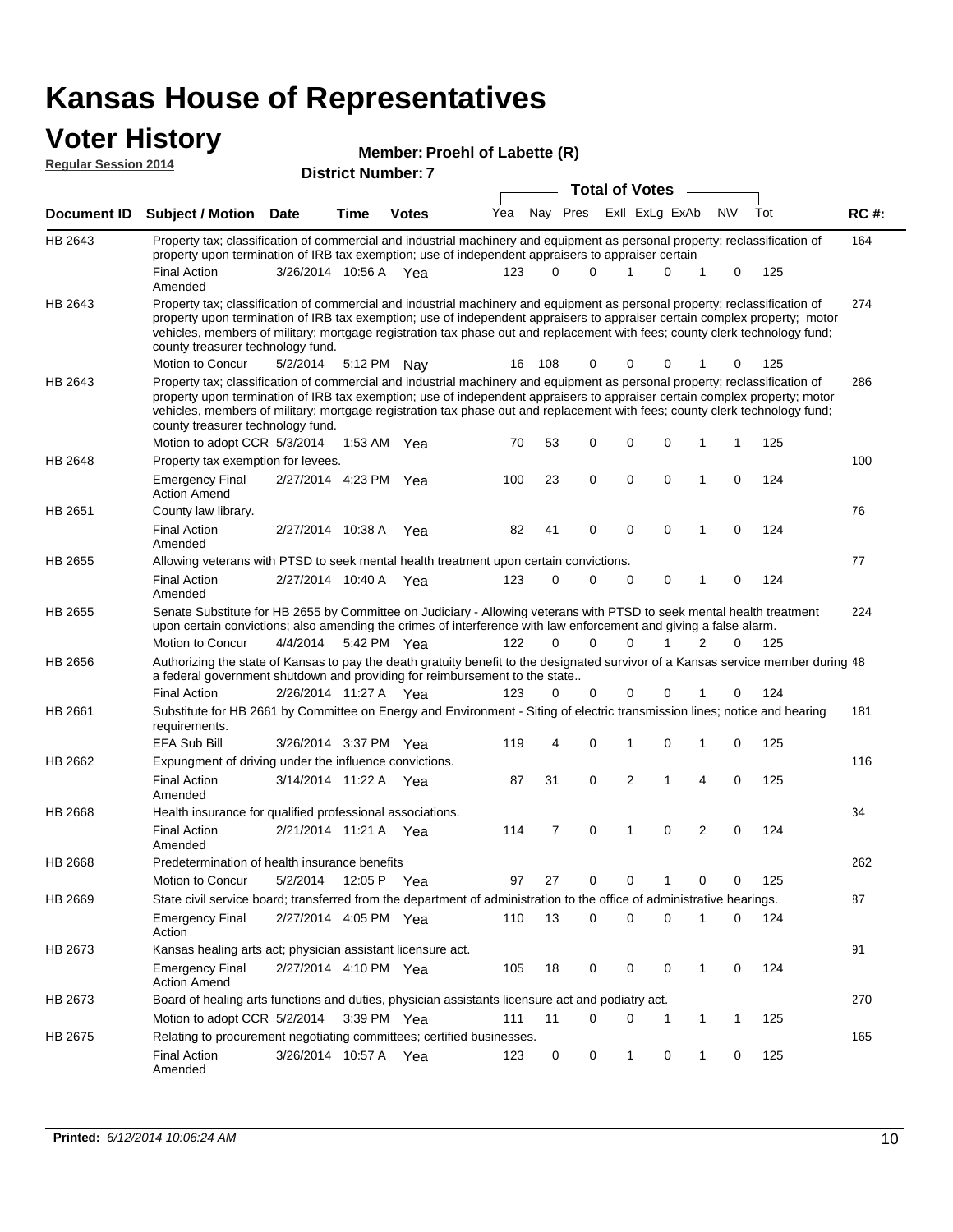#### **Voter History Regular Session 2014**

**Member: Proehl of Labette (R)** 

| <b>Total of Votes</b><br>Nay Pres<br>ExII ExLg ExAb<br>N\V<br>Tot<br>Yea<br><b>RC#:</b><br><b>Subject / Motion Date</b><br><b>Votes</b><br>Time<br>132<br>HB 2681<br>Substitute for HB2681 by Committee on Veterans, Military, and Homeland Security--Abolishing the Kansas commission on<br>veterans affairs; creating the Kansas commission on veterans affairs office within the executive branch of government.<br>Final Action Sub Bill 3/20/2014 11:18 A Yea<br>123<br>$\Omega$<br>0<br>125<br>0<br>1<br>1<br>0<br>Substitute for HB2681 by Committee on Veterans, Military, and Homeland Security - Abolishing the Kansas commission on<br>219<br>veterans affairs; creating the Kansas commission on veterans affairs office within the executive branch of government.<br>Motion to Concur<br>4/4/2014<br>11:41 A<br>122<br>0<br>$\Omega$<br>0<br>125<br>1<br>1<br>1<br>Yea<br>78<br>Allocating moneys from driver's license fees to the judicial branch nonjudicial salary adjustment fund.<br>124<br><b>Final Action</b><br>2/27/2014 10:41 A<br>30<br>$\Omega$<br>0<br>0<br>1<br>0<br>Yea<br>93<br>59<br>Unclaimed property act and hearings.<br>0<br><b>Final Action</b><br>2/26/2014 11:44 A<br>4<br>$\mathbf 0$<br>0<br>0<br>124<br>Yea<br>119<br>1<br>251<br>HB 2687<br>Unclaimed property act and hearings.<br>0<br>$\mathbf 0$<br>Motion to Concur<br>5/1/2014<br>1:56 PM<br>125<br>0<br>0<br>0<br>0<br>125<br>Yea<br>Amending which convictions are counted for driving while license canceled, suspended or revoked.<br>231<br>125<br><b>Final Action</b><br>4/5/2014<br>10:23 A<br>121<br>0<br>$\Omega$<br>0<br>0<br>4<br>0<br>Yea<br>Amended<br>Providing for testing by community colleges for commercial driver's licenses and allowing temporary commercial driver's<br>104<br>license holders the ability to drive class A commercial vehicles.<br>2/27/2014 4:28 PM Yea<br>123<br>0<br>0<br>0<br>0<br>124<br><b>Emergency Final</b><br>0<br>1<br><b>Action Amend</b><br>Senate Substitute for HB 2693 by Committee on Transportation - Providing for testing by community colleges for commercial 255<br>HB 2693<br>driver's licenses; entities serving as driver's licenses examiners.<br>Motion to adopt CCR 5/1/2014 4:42 PM Yea<br>0<br>0<br>0<br>125<br>125<br>0<br>$\Omega$<br>0<br>HB 2715<br>98<br>Farm machinery and equipment annual highway permits, commercial drivers' license.<br><b>Emergency Final</b><br>2/27/2014 4:21 PM Yea<br>123<br>0<br>0<br>0<br>0<br>124<br>1<br>0<br><b>Action Amend</b><br>HB 2717<br>Registration of operators of assisted living, residential health care, home plus or adult day care facilities.<br>175<br>3/26/2014 3:29 PM Yea<br>114<br>9<br>$\Omega$<br>0<br>125<br><b>Emergency Final</b><br>1<br>0<br><b>Action Amend</b><br>Substitute for Substitute for HB 2721 by Committee on Commerce, Labor and Economic Development †Enacting the<br>117<br>business entity standard treatment act.<br>118<br>Final Action Sub Bill 3/14/2014 11:23 A Yea<br>0<br>0<br>2<br>0<br>125<br>1<br>4<br>Substitute for Substitute for HB 2721 by Committee on Commerce, Labor and Economic Development - Enacting the business 273<br>entity standard treatment act.<br>Motion to Concur<br>122<br>0<br>0<br>125<br>5/2/2014<br>3:59 PM<br>0<br>1<br>1<br>1<br>Yea<br>HB 2724<br>99<br>Uniform commercial driver's license act; definition of tank vehicle.<br>2/27/2014 4:22 PM Yea<br>0<br>0<br>0<br>0<br>124<br><b>Emergency Final</b><br>122<br>1<br>1<br>Action<br>HB 2727<br>Expiration of license plates and placards for individuals with disability.<br>88<br><b>Emergency Final</b><br>2/27/2014 4:06 PM Yea<br>123<br>0<br>0<br>124<br>0<br>0<br>1<br>0<br>Action<br>Permits for the operation of salvage vehicles no longer required to be prepared in triplicate.<br>89<br>HB 2728<br>2/27/2014 4:07 PM Yea<br>122<br>0<br>0<br>124<br><b>Emergency Final</b><br>0<br>0<br>1<br>1<br>Action<br>192<br>HB 2728<br>Permits for the operation of salvage vehicles no longer required to be prepared in triplicate.<br>Motion to Concur<br>3/31/2014 11:43 A Yea<br>122<br>0<br>0<br>0<br>2<br>0<br>125<br>1<br>Sales tax authority for Rooks county for constructing or remodeling a jail facility.<br>232<br>HB 2732<br><b>Final Action</b><br>4/5/2014<br>10:24 A Yea<br>0<br>0<br>0<br>121<br>0<br>0<br>4<br>125<br>137<br>Insurance; coverage for autism spectrum disorder.<br><b>Final Action</b><br>3/21/2014 10:14 A Yea<br>3<br>0<br>0<br>1<br>6<br>$\mathbf{1}$<br>125<br>114<br>Amended<br>166<br>HB 2745<br>Tax lien on property voluntarily transferred.<br><b>Final Action</b><br>3/26/2014 10:58 A<br>0<br>125<br>123<br>0<br>$\mathbf{1}$<br>0<br>1<br>0<br>Yea<br>Printed: 6/12/2014 10:06:24 AM<br>11 | noguiai ocoololi zvin |  | <b>District Number: 7</b> |  |  |  |  |  |
|----------------------------------------------------------------------------------------------------------------------------------------------------------------------------------------------------------------------------------------------------------------------------------------------------------------------------------------------------------------------------------------------------------------------------------------------------------------------------------------------------------------------------------------------------------------------------------------------------------------------------------------------------------------------------------------------------------------------------------------------------------------------------------------------------------------------------------------------------------------------------------------------------------------------------------------------------------------------------------------------------------------------------------------------------------------------------------------------------------------------------------------------------------------------------------------------------------------------------------------------------------------------------------------------------------------------------------------------------------------------------------------------------------------------------------------------------------------------------------------------------------------------------------------------------------------------------------------------------------------------------------------------------------------------------------------------------------------------------------------------------------------------------------------------------------------------------------------------------------------------------------------------------------------------------------------------------------------------------------------------------------------------------------------------------------------------------------------------------------------------------------------------------------------------------------------------------------------------------------------------------------------------------------------------------------------------------------------------------------------------------------------------------------------------------------------------------------------------------------------------------------------------------------------------------------------------------------------------------------------------------------------------------------------------------------------------------------------------------------------------------------------------------------------------------------------------------------------------------------------------------------------------------------------------------------------------------------------------------------------------------------------------------------------------------------------------------------------------------------------------------------------------------------------------------------------------------------------------------------------------------------------------------------------------------------------------------------------------------------------------------------------------------------------------------------------------------------------------------------------------------------------------------------------------------------------------------------------------------------------------------------------------------------------------------------------------------------------------------------------------------------------------------------------------------------------------------------------------------------------------------------------------------------------------------------------------------------------------------------------------------------------------------------------------------------------------------------------------------------------------------------------------------------------------------------------------------------------------------------------------------------------------------------------------------------------------------------------------------------------------------------------------------------------------------------------------------------------------------------------------------------------------------------------------------------------------------------------------------------------------------------------------------------------------------------------------------------------------------------------------------------------------------------------------------|-----------------------|--|---------------------------|--|--|--|--|--|
|                                                                                                                                                                                                                                                                                                                                                                                                                                                                                                                                                                                                                                                                                                                                                                                                                                                                                                                                                                                                                                                                                                                                                                                                                                                                                                                                                                                                                                                                                                                                                                                                                                                                                                                                                                                                                                                                                                                                                                                                                                                                                                                                                                                                                                                                                                                                                                                                                                                                                                                                                                                                                                                                                                                                                                                                                                                                                                                                                                                                                                                                                                                                                                                                                                                                                                                                                                                                                                                                                                                                                                                                                                                                                                                                                                                                                                                                                                                                                                                                                                                                                                                                                                                                                                                                                                                                                                                                                                                                                                                                                                                                                                                                                                                                                                                                    |                       |  |                           |  |  |  |  |  |
|                                                                                                                                                                                                                                                                                                                                                                                                                                                                                                                                                                                                                                                                                                                                                                                                                                                                                                                                                                                                                                                                                                                                                                                                                                                                                                                                                                                                                                                                                                                                                                                                                                                                                                                                                                                                                                                                                                                                                                                                                                                                                                                                                                                                                                                                                                                                                                                                                                                                                                                                                                                                                                                                                                                                                                                                                                                                                                                                                                                                                                                                                                                                                                                                                                                                                                                                                                                                                                                                                                                                                                                                                                                                                                                                                                                                                                                                                                                                                                                                                                                                                                                                                                                                                                                                                                                                                                                                                                                                                                                                                                                                                                                                                                                                                                                                    | Document ID           |  |                           |  |  |  |  |  |
|                                                                                                                                                                                                                                                                                                                                                                                                                                                                                                                                                                                                                                                                                                                                                                                                                                                                                                                                                                                                                                                                                                                                                                                                                                                                                                                                                                                                                                                                                                                                                                                                                                                                                                                                                                                                                                                                                                                                                                                                                                                                                                                                                                                                                                                                                                                                                                                                                                                                                                                                                                                                                                                                                                                                                                                                                                                                                                                                                                                                                                                                                                                                                                                                                                                                                                                                                                                                                                                                                                                                                                                                                                                                                                                                                                                                                                                                                                                                                                                                                                                                                                                                                                                                                                                                                                                                                                                                                                                                                                                                                                                                                                                                                                                                                                                                    |                       |  |                           |  |  |  |  |  |
|                                                                                                                                                                                                                                                                                                                                                                                                                                                                                                                                                                                                                                                                                                                                                                                                                                                                                                                                                                                                                                                                                                                                                                                                                                                                                                                                                                                                                                                                                                                                                                                                                                                                                                                                                                                                                                                                                                                                                                                                                                                                                                                                                                                                                                                                                                                                                                                                                                                                                                                                                                                                                                                                                                                                                                                                                                                                                                                                                                                                                                                                                                                                                                                                                                                                                                                                                                                                                                                                                                                                                                                                                                                                                                                                                                                                                                                                                                                                                                                                                                                                                                                                                                                                                                                                                                                                                                                                                                                                                                                                                                                                                                                                                                                                                                                                    | HB 2681               |  |                           |  |  |  |  |  |
|                                                                                                                                                                                                                                                                                                                                                                                                                                                                                                                                                                                                                                                                                                                                                                                                                                                                                                                                                                                                                                                                                                                                                                                                                                                                                                                                                                                                                                                                                                                                                                                                                                                                                                                                                                                                                                                                                                                                                                                                                                                                                                                                                                                                                                                                                                                                                                                                                                                                                                                                                                                                                                                                                                                                                                                                                                                                                                                                                                                                                                                                                                                                                                                                                                                                                                                                                                                                                                                                                                                                                                                                                                                                                                                                                                                                                                                                                                                                                                                                                                                                                                                                                                                                                                                                                                                                                                                                                                                                                                                                                                                                                                                                                                                                                                                                    |                       |  |                           |  |  |  |  |  |
|                                                                                                                                                                                                                                                                                                                                                                                                                                                                                                                                                                                                                                                                                                                                                                                                                                                                                                                                                                                                                                                                                                                                                                                                                                                                                                                                                                                                                                                                                                                                                                                                                                                                                                                                                                                                                                                                                                                                                                                                                                                                                                                                                                                                                                                                                                                                                                                                                                                                                                                                                                                                                                                                                                                                                                                                                                                                                                                                                                                                                                                                                                                                                                                                                                                                                                                                                                                                                                                                                                                                                                                                                                                                                                                                                                                                                                                                                                                                                                                                                                                                                                                                                                                                                                                                                                                                                                                                                                                                                                                                                                                                                                                                                                                                                                                                    | HB 2684               |  |                           |  |  |  |  |  |
|                                                                                                                                                                                                                                                                                                                                                                                                                                                                                                                                                                                                                                                                                                                                                                                                                                                                                                                                                                                                                                                                                                                                                                                                                                                                                                                                                                                                                                                                                                                                                                                                                                                                                                                                                                                                                                                                                                                                                                                                                                                                                                                                                                                                                                                                                                                                                                                                                                                                                                                                                                                                                                                                                                                                                                                                                                                                                                                                                                                                                                                                                                                                                                                                                                                                                                                                                                                                                                                                                                                                                                                                                                                                                                                                                                                                                                                                                                                                                                                                                                                                                                                                                                                                                                                                                                                                                                                                                                                                                                                                                                                                                                                                                                                                                                                                    |                       |  |                           |  |  |  |  |  |
|                                                                                                                                                                                                                                                                                                                                                                                                                                                                                                                                                                                                                                                                                                                                                                                                                                                                                                                                                                                                                                                                                                                                                                                                                                                                                                                                                                                                                                                                                                                                                                                                                                                                                                                                                                                                                                                                                                                                                                                                                                                                                                                                                                                                                                                                                                                                                                                                                                                                                                                                                                                                                                                                                                                                                                                                                                                                                                                                                                                                                                                                                                                                                                                                                                                                                                                                                                                                                                                                                                                                                                                                                                                                                                                                                                                                                                                                                                                                                                                                                                                                                                                                                                                                                                                                                                                                                                                                                                                                                                                                                                                                                                                                                                                                                                                                    | <b>HB 2687</b>        |  |                           |  |  |  |  |  |
|                                                                                                                                                                                                                                                                                                                                                                                                                                                                                                                                                                                                                                                                                                                                                                                                                                                                                                                                                                                                                                                                                                                                                                                                                                                                                                                                                                                                                                                                                                                                                                                                                                                                                                                                                                                                                                                                                                                                                                                                                                                                                                                                                                                                                                                                                                                                                                                                                                                                                                                                                                                                                                                                                                                                                                                                                                                                                                                                                                                                                                                                                                                                                                                                                                                                                                                                                                                                                                                                                                                                                                                                                                                                                                                                                                                                                                                                                                                                                                                                                                                                                                                                                                                                                                                                                                                                                                                                                                                                                                                                                                                                                                                                                                                                                                                                    |                       |  |                           |  |  |  |  |  |
|                                                                                                                                                                                                                                                                                                                                                                                                                                                                                                                                                                                                                                                                                                                                                                                                                                                                                                                                                                                                                                                                                                                                                                                                                                                                                                                                                                                                                                                                                                                                                                                                                                                                                                                                                                                                                                                                                                                                                                                                                                                                                                                                                                                                                                                                                                                                                                                                                                                                                                                                                                                                                                                                                                                                                                                                                                                                                                                                                                                                                                                                                                                                                                                                                                                                                                                                                                                                                                                                                                                                                                                                                                                                                                                                                                                                                                                                                                                                                                                                                                                                                                                                                                                                                                                                                                                                                                                                                                                                                                                                                                                                                                                                                                                                                                                                    |                       |  |                           |  |  |  |  |  |
|                                                                                                                                                                                                                                                                                                                                                                                                                                                                                                                                                                                                                                                                                                                                                                                                                                                                                                                                                                                                                                                                                                                                                                                                                                                                                                                                                                                                                                                                                                                                                                                                                                                                                                                                                                                                                                                                                                                                                                                                                                                                                                                                                                                                                                                                                                                                                                                                                                                                                                                                                                                                                                                                                                                                                                                                                                                                                                                                                                                                                                                                                                                                                                                                                                                                                                                                                                                                                                                                                                                                                                                                                                                                                                                                                                                                                                                                                                                                                                                                                                                                                                                                                                                                                                                                                                                                                                                                                                                                                                                                                                                                                                                                                                                                                                                                    |                       |  |                           |  |  |  |  |  |
|                                                                                                                                                                                                                                                                                                                                                                                                                                                                                                                                                                                                                                                                                                                                                                                                                                                                                                                                                                                                                                                                                                                                                                                                                                                                                                                                                                                                                                                                                                                                                                                                                                                                                                                                                                                                                                                                                                                                                                                                                                                                                                                                                                                                                                                                                                                                                                                                                                                                                                                                                                                                                                                                                                                                                                                                                                                                                                                                                                                                                                                                                                                                                                                                                                                                                                                                                                                                                                                                                                                                                                                                                                                                                                                                                                                                                                                                                                                                                                                                                                                                                                                                                                                                                                                                                                                                                                                                                                                                                                                                                                                                                                                                                                                                                                                                    | HB 2689               |  |                           |  |  |  |  |  |
|                                                                                                                                                                                                                                                                                                                                                                                                                                                                                                                                                                                                                                                                                                                                                                                                                                                                                                                                                                                                                                                                                                                                                                                                                                                                                                                                                                                                                                                                                                                                                                                                                                                                                                                                                                                                                                                                                                                                                                                                                                                                                                                                                                                                                                                                                                                                                                                                                                                                                                                                                                                                                                                                                                                                                                                                                                                                                                                                                                                                                                                                                                                                                                                                                                                                                                                                                                                                                                                                                                                                                                                                                                                                                                                                                                                                                                                                                                                                                                                                                                                                                                                                                                                                                                                                                                                                                                                                                                                                                                                                                                                                                                                                                                                                                                                                    |                       |  |                           |  |  |  |  |  |
|                                                                                                                                                                                                                                                                                                                                                                                                                                                                                                                                                                                                                                                                                                                                                                                                                                                                                                                                                                                                                                                                                                                                                                                                                                                                                                                                                                                                                                                                                                                                                                                                                                                                                                                                                                                                                                                                                                                                                                                                                                                                                                                                                                                                                                                                                                                                                                                                                                                                                                                                                                                                                                                                                                                                                                                                                                                                                                                                                                                                                                                                                                                                                                                                                                                                                                                                                                                                                                                                                                                                                                                                                                                                                                                                                                                                                                                                                                                                                                                                                                                                                                                                                                                                                                                                                                                                                                                                                                                                                                                                                                                                                                                                                                                                                                                                    | HB 2693               |  |                           |  |  |  |  |  |
|                                                                                                                                                                                                                                                                                                                                                                                                                                                                                                                                                                                                                                                                                                                                                                                                                                                                                                                                                                                                                                                                                                                                                                                                                                                                                                                                                                                                                                                                                                                                                                                                                                                                                                                                                                                                                                                                                                                                                                                                                                                                                                                                                                                                                                                                                                                                                                                                                                                                                                                                                                                                                                                                                                                                                                                                                                                                                                                                                                                                                                                                                                                                                                                                                                                                                                                                                                                                                                                                                                                                                                                                                                                                                                                                                                                                                                                                                                                                                                                                                                                                                                                                                                                                                                                                                                                                                                                                                                                                                                                                                                                                                                                                                                                                                                                                    |                       |  |                           |  |  |  |  |  |
|                                                                                                                                                                                                                                                                                                                                                                                                                                                                                                                                                                                                                                                                                                                                                                                                                                                                                                                                                                                                                                                                                                                                                                                                                                                                                                                                                                                                                                                                                                                                                                                                                                                                                                                                                                                                                                                                                                                                                                                                                                                                                                                                                                                                                                                                                                                                                                                                                                                                                                                                                                                                                                                                                                                                                                                                                                                                                                                                                                                                                                                                                                                                                                                                                                                                                                                                                                                                                                                                                                                                                                                                                                                                                                                                                                                                                                                                                                                                                                                                                                                                                                                                                                                                                                                                                                                                                                                                                                                                                                                                                                                                                                                                                                                                                                                                    |                       |  |                           |  |  |  |  |  |
|                                                                                                                                                                                                                                                                                                                                                                                                                                                                                                                                                                                                                                                                                                                                                                                                                                                                                                                                                                                                                                                                                                                                                                                                                                                                                                                                                                                                                                                                                                                                                                                                                                                                                                                                                                                                                                                                                                                                                                                                                                                                                                                                                                                                                                                                                                                                                                                                                                                                                                                                                                                                                                                                                                                                                                                                                                                                                                                                                                                                                                                                                                                                                                                                                                                                                                                                                                                                                                                                                                                                                                                                                                                                                                                                                                                                                                                                                                                                                                                                                                                                                                                                                                                                                                                                                                                                                                                                                                                                                                                                                                                                                                                                                                                                                                                                    |                       |  |                           |  |  |  |  |  |
|                                                                                                                                                                                                                                                                                                                                                                                                                                                                                                                                                                                                                                                                                                                                                                                                                                                                                                                                                                                                                                                                                                                                                                                                                                                                                                                                                                                                                                                                                                                                                                                                                                                                                                                                                                                                                                                                                                                                                                                                                                                                                                                                                                                                                                                                                                                                                                                                                                                                                                                                                                                                                                                                                                                                                                                                                                                                                                                                                                                                                                                                                                                                                                                                                                                                                                                                                                                                                                                                                                                                                                                                                                                                                                                                                                                                                                                                                                                                                                                                                                                                                                                                                                                                                                                                                                                                                                                                                                                                                                                                                                                                                                                                                                                                                                                                    |                       |  |                           |  |  |  |  |  |
|                                                                                                                                                                                                                                                                                                                                                                                                                                                                                                                                                                                                                                                                                                                                                                                                                                                                                                                                                                                                                                                                                                                                                                                                                                                                                                                                                                                                                                                                                                                                                                                                                                                                                                                                                                                                                                                                                                                                                                                                                                                                                                                                                                                                                                                                                                                                                                                                                                                                                                                                                                                                                                                                                                                                                                                                                                                                                                                                                                                                                                                                                                                                                                                                                                                                                                                                                                                                                                                                                                                                                                                                                                                                                                                                                                                                                                                                                                                                                                                                                                                                                                                                                                                                                                                                                                                                                                                                                                                                                                                                                                                                                                                                                                                                                                                                    |                       |  |                           |  |  |  |  |  |
|                                                                                                                                                                                                                                                                                                                                                                                                                                                                                                                                                                                                                                                                                                                                                                                                                                                                                                                                                                                                                                                                                                                                                                                                                                                                                                                                                                                                                                                                                                                                                                                                                                                                                                                                                                                                                                                                                                                                                                                                                                                                                                                                                                                                                                                                                                                                                                                                                                                                                                                                                                                                                                                                                                                                                                                                                                                                                                                                                                                                                                                                                                                                                                                                                                                                                                                                                                                                                                                                                                                                                                                                                                                                                                                                                                                                                                                                                                                                                                                                                                                                                                                                                                                                                                                                                                                                                                                                                                                                                                                                                                                                                                                                                                                                                                                                    |                       |  |                           |  |  |  |  |  |
|                                                                                                                                                                                                                                                                                                                                                                                                                                                                                                                                                                                                                                                                                                                                                                                                                                                                                                                                                                                                                                                                                                                                                                                                                                                                                                                                                                                                                                                                                                                                                                                                                                                                                                                                                                                                                                                                                                                                                                                                                                                                                                                                                                                                                                                                                                                                                                                                                                                                                                                                                                                                                                                                                                                                                                                                                                                                                                                                                                                                                                                                                                                                                                                                                                                                                                                                                                                                                                                                                                                                                                                                                                                                                                                                                                                                                                                                                                                                                                                                                                                                                                                                                                                                                                                                                                                                                                                                                                                                                                                                                                                                                                                                                                                                                                                                    | HB 2721               |  |                           |  |  |  |  |  |
|                                                                                                                                                                                                                                                                                                                                                                                                                                                                                                                                                                                                                                                                                                                                                                                                                                                                                                                                                                                                                                                                                                                                                                                                                                                                                                                                                                                                                                                                                                                                                                                                                                                                                                                                                                                                                                                                                                                                                                                                                                                                                                                                                                                                                                                                                                                                                                                                                                                                                                                                                                                                                                                                                                                                                                                                                                                                                                                                                                                                                                                                                                                                                                                                                                                                                                                                                                                                                                                                                                                                                                                                                                                                                                                                                                                                                                                                                                                                                                                                                                                                                                                                                                                                                                                                                                                                                                                                                                                                                                                                                                                                                                                                                                                                                                                                    |                       |  |                           |  |  |  |  |  |
|                                                                                                                                                                                                                                                                                                                                                                                                                                                                                                                                                                                                                                                                                                                                                                                                                                                                                                                                                                                                                                                                                                                                                                                                                                                                                                                                                                                                                                                                                                                                                                                                                                                                                                                                                                                                                                                                                                                                                                                                                                                                                                                                                                                                                                                                                                                                                                                                                                                                                                                                                                                                                                                                                                                                                                                                                                                                                                                                                                                                                                                                                                                                                                                                                                                                                                                                                                                                                                                                                                                                                                                                                                                                                                                                                                                                                                                                                                                                                                                                                                                                                                                                                                                                                                                                                                                                                                                                                                                                                                                                                                                                                                                                                                                                                                                                    | HB 2721               |  |                           |  |  |  |  |  |
|                                                                                                                                                                                                                                                                                                                                                                                                                                                                                                                                                                                                                                                                                                                                                                                                                                                                                                                                                                                                                                                                                                                                                                                                                                                                                                                                                                                                                                                                                                                                                                                                                                                                                                                                                                                                                                                                                                                                                                                                                                                                                                                                                                                                                                                                                                                                                                                                                                                                                                                                                                                                                                                                                                                                                                                                                                                                                                                                                                                                                                                                                                                                                                                                                                                                                                                                                                                                                                                                                                                                                                                                                                                                                                                                                                                                                                                                                                                                                                                                                                                                                                                                                                                                                                                                                                                                                                                                                                                                                                                                                                                                                                                                                                                                                                                                    |                       |  |                           |  |  |  |  |  |
|                                                                                                                                                                                                                                                                                                                                                                                                                                                                                                                                                                                                                                                                                                                                                                                                                                                                                                                                                                                                                                                                                                                                                                                                                                                                                                                                                                                                                                                                                                                                                                                                                                                                                                                                                                                                                                                                                                                                                                                                                                                                                                                                                                                                                                                                                                                                                                                                                                                                                                                                                                                                                                                                                                                                                                                                                                                                                                                                                                                                                                                                                                                                                                                                                                                                                                                                                                                                                                                                                                                                                                                                                                                                                                                                                                                                                                                                                                                                                                                                                                                                                                                                                                                                                                                                                                                                                                                                                                                                                                                                                                                                                                                                                                                                                                                                    |                       |  |                           |  |  |  |  |  |
|                                                                                                                                                                                                                                                                                                                                                                                                                                                                                                                                                                                                                                                                                                                                                                                                                                                                                                                                                                                                                                                                                                                                                                                                                                                                                                                                                                                                                                                                                                                                                                                                                                                                                                                                                                                                                                                                                                                                                                                                                                                                                                                                                                                                                                                                                                                                                                                                                                                                                                                                                                                                                                                                                                                                                                                                                                                                                                                                                                                                                                                                                                                                                                                                                                                                                                                                                                                                                                                                                                                                                                                                                                                                                                                                                                                                                                                                                                                                                                                                                                                                                                                                                                                                                                                                                                                                                                                                                                                                                                                                                                                                                                                                                                                                                                                                    |                       |  |                           |  |  |  |  |  |
|                                                                                                                                                                                                                                                                                                                                                                                                                                                                                                                                                                                                                                                                                                                                                                                                                                                                                                                                                                                                                                                                                                                                                                                                                                                                                                                                                                                                                                                                                                                                                                                                                                                                                                                                                                                                                                                                                                                                                                                                                                                                                                                                                                                                                                                                                                                                                                                                                                                                                                                                                                                                                                                                                                                                                                                                                                                                                                                                                                                                                                                                                                                                                                                                                                                                                                                                                                                                                                                                                                                                                                                                                                                                                                                                                                                                                                                                                                                                                                                                                                                                                                                                                                                                                                                                                                                                                                                                                                                                                                                                                                                                                                                                                                                                                                                                    |                       |  |                           |  |  |  |  |  |
|                                                                                                                                                                                                                                                                                                                                                                                                                                                                                                                                                                                                                                                                                                                                                                                                                                                                                                                                                                                                                                                                                                                                                                                                                                                                                                                                                                                                                                                                                                                                                                                                                                                                                                                                                                                                                                                                                                                                                                                                                                                                                                                                                                                                                                                                                                                                                                                                                                                                                                                                                                                                                                                                                                                                                                                                                                                                                                                                                                                                                                                                                                                                                                                                                                                                                                                                                                                                                                                                                                                                                                                                                                                                                                                                                                                                                                                                                                                                                                                                                                                                                                                                                                                                                                                                                                                                                                                                                                                                                                                                                                                                                                                                                                                                                                                                    |                       |  |                           |  |  |  |  |  |
|                                                                                                                                                                                                                                                                                                                                                                                                                                                                                                                                                                                                                                                                                                                                                                                                                                                                                                                                                                                                                                                                                                                                                                                                                                                                                                                                                                                                                                                                                                                                                                                                                                                                                                                                                                                                                                                                                                                                                                                                                                                                                                                                                                                                                                                                                                                                                                                                                                                                                                                                                                                                                                                                                                                                                                                                                                                                                                                                                                                                                                                                                                                                                                                                                                                                                                                                                                                                                                                                                                                                                                                                                                                                                                                                                                                                                                                                                                                                                                                                                                                                                                                                                                                                                                                                                                                                                                                                                                                                                                                                                                                                                                                                                                                                                                                                    |                       |  |                           |  |  |  |  |  |
|                                                                                                                                                                                                                                                                                                                                                                                                                                                                                                                                                                                                                                                                                                                                                                                                                                                                                                                                                                                                                                                                                                                                                                                                                                                                                                                                                                                                                                                                                                                                                                                                                                                                                                                                                                                                                                                                                                                                                                                                                                                                                                                                                                                                                                                                                                                                                                                                                                                                                                                                                                                                                                                                                                                                                                                                                                                                                                                                                                                                                                                                                                                                                                                                                                                                                                                                                                                                                                                                                                                                                                                                                                                                                                                                                                                                                                                                                                                                                                                                                                                                                                                                                                                                                                                                                                                                                                                                                                                                                                                                                                                                                                                                                                                                                                                                    |                       |  |                           |  |  |  |  |  |
|                                                                                                                                                                                                                                                                                                                                                                                                                                                                                                                                                                                                                                                                                                                                                                                                                                                                                                                                                                                                                                                                                                                                                                                                                                                                                                                                                                                                                                                                                                                                                                                                                                                                                                                                                                                                                                                                                                                                                                                                                                                                                                                                                                                                                                                                                                                                                                                                                                                                                                                                                                                                                                                                                                                                                                                                                                                                                                                                                                                                                                                                                                                                                                                                                                                                                                                                                                                                                                                                                                                                                                                                                                                                                                                                                                                                                                                                                                                                                                                                                                                                                                                                                                                                                                                                                                                                                                                                                                                                                                                                                                                                                                                                                                                                                                                                    |                       |  |                           |  |  |  |  |  |
|                                                                                                                                                                                                                                                                                                                                                                                                                                                                                                                                                                                                                                                                                                                                                                                                                                                                                                                                                                                                                                                                                                                                                                                                                                                                                                                                                                                                                                                                                                                                                                                                                                                                                                                                                                                                                                                                                                                                                                                                                                                                                                                                                                                                                                                                                                                                                                                                                                                                                                                                                                                                                                                                                                                                                                                                                                                                                                                                                                                                                                                                                                                                                                                                                                                                                                                                                                                                                                                                                                                                                                                                                                                                                                                                                                                                                                                                                                                                                                                                                                                                                                                                                                                                                                                                                                                                                                                                                                                                                                                                                                                                                                                                                                                                                                                                    |                       |  |                           |  |  |  |  |  |
|                                                                                                                                                                                                                                                                                                                                                                                                                                                                                                                                                                                                                                                                                                                                                                                                                                                                                                                                                                                                                                                                                                                                                                                                                                                                                                                                                                                                                                                                                                                                                                                                                                                                                                                                                                                                                                                                                                                                                                                                                                                                                                                                                                                                                                                                                                                                                                                                                                                                                                                                                                                                                                                                                                                                                                                                                                                                                                                                                                                                                                                                                                                                                                                                                                                                                                                                                                                                                                                                                                                                                                                                                                                                                                                                                                                                                                                                                                                                                                                                                                                                                                                                                                                                                                                                                                                                                                                                                                                                                                                                                                                                                                                                                                                                                                                                    |                       |  |                           |  |  |  |  |  |
|                                                                                                                                                                                                                                                                                                                                                                                                                                                                                                                                                                                                                                                                                                                                                                                                                                                                                                                                                                                                                                                                                                                                                                                                                                                                                                                                                                                                                                                                                                                                                                                                                                                                                                                                                                                                                                                                                                                                                                                                                                                                                                                                                                                                                                                                                                                                                                                                                                                                                                                                                                                                                                                                                                                                                                                                                                                                                                                                                                                                                                                                                                                                                                                                                                                                                                                                                                                                                                                                                                                                                                                                                                                                                                                                                                                                                                                                                                                                                                                                                                                                                                                                                                                                                                                                                                                                                                                                                                                                                                                                                                                                                                                                                                                                                                                                    | HB 2744               |  |                           |  |  |  |  |  |
|                                                                                                                                                                                                                                                                                                                                                                                                                                                                                                                                                                                                                                                                                                                                                                                                                                                                                                                                                                                                                                                                                                                                                                                                                                                                                                                                                                                                                                                                                                                                                                                                                                                                                                                                                                                                                                                                                                                                                                                                                                                                                                                                                                                                                                                                                                                                                                                                                                                                                                                                                                                                                                                                                                                                                                                                                                                                                                                                                                                                                                                                                                                                                                                                                                                                                                                                                                                                                                                                                                                                                                                                                                                                                                                                                                                                                                                                                                                                                                                                                                                                                                                                                                                                                                                                                                                                                                                                                                                                                                                                                                                                                                                                                                                                                                                                    |                       |  |                           |  |  |  |  |  |
|                                                                                                                                                                                                                                                                                                                                                                                                                                                                                                                                                                                                                                                                                                                                                                                                                                                                                                                                                                                                                                                                                                                                                                                                                                                                                                                                                                                                                                                                                                                                                                                                                                                                                                                                                                                                                                                                                                                                                                                                                                                                                                                                                                                                                                                                                                                                                                                                                                                                                                                                                                                                                                                                                                                                                                                                                                                                                                                                                                                                                                                                                                                                                                                                                                                                                                                                                                                                                                                                                                                                                                                                                                                                                                                                                                                                                                                                                                                                                                                                                                                                                                                                                                                                                                                                                                                                                                                                                                                                                                                                                                                                                                                                                                                                                                                                    |                       |  |                           |  |  |  |  |  |
|                                                                                                                                                                                                                                                                                                                                                                                                                                                                                                                                                                                                                                                                                                                                                                                                                                                                                                                                                                                                                                                                                                                                                                                                                                                                                                                                                                                                                                                                                                                                                                                                                                                                                                                                                                                                                                                                                                                                                                                                                                                                                                                                                                                                                                                                                                                                                                                                                                                                                                                                                                                                                                                                                                                                                                                                                                                                                                                                                                                                                                                                                                                                                                                                                                                                                                                                                                                                                                                                                                                                                                                                                                                                                                                                                                                                                                                                                                                                                                                                                                                                                                                                                                                                                                                                                                                                                                                                                                                                                                                                                                                                                                                                                                                                                                                                    |                       |  |                           |  |  |  |  |  |
|                                                                                                                                                                                                                                                                                                                                                                                                                                                                                                                                                                                                                                                                                                                                                                                                                                                                                                                                                                                                                                                                                                                                                                                                                                                                                                                                                                                                                                                                                                                                                                                                                                                                                                                                                                                                                                                                                                                                                                                                                                                                                                                                                                                                                                                                                                                                                                                                                                                                                                                                                                                                                                                                                                                                                                                                                                                                                                                                                                                                                                                                                                                                                                                                                                                                                                                                                                                                                                                                                                                                                                                                                                                                                                                                                                                                                                                                                                                                                                                                                                                                                                                                                                                                                                                                                                                                                                                                                                                                                                                                                                                                                                                                                                                                                                                                    |                       |  |                           |  |  |  |  |  |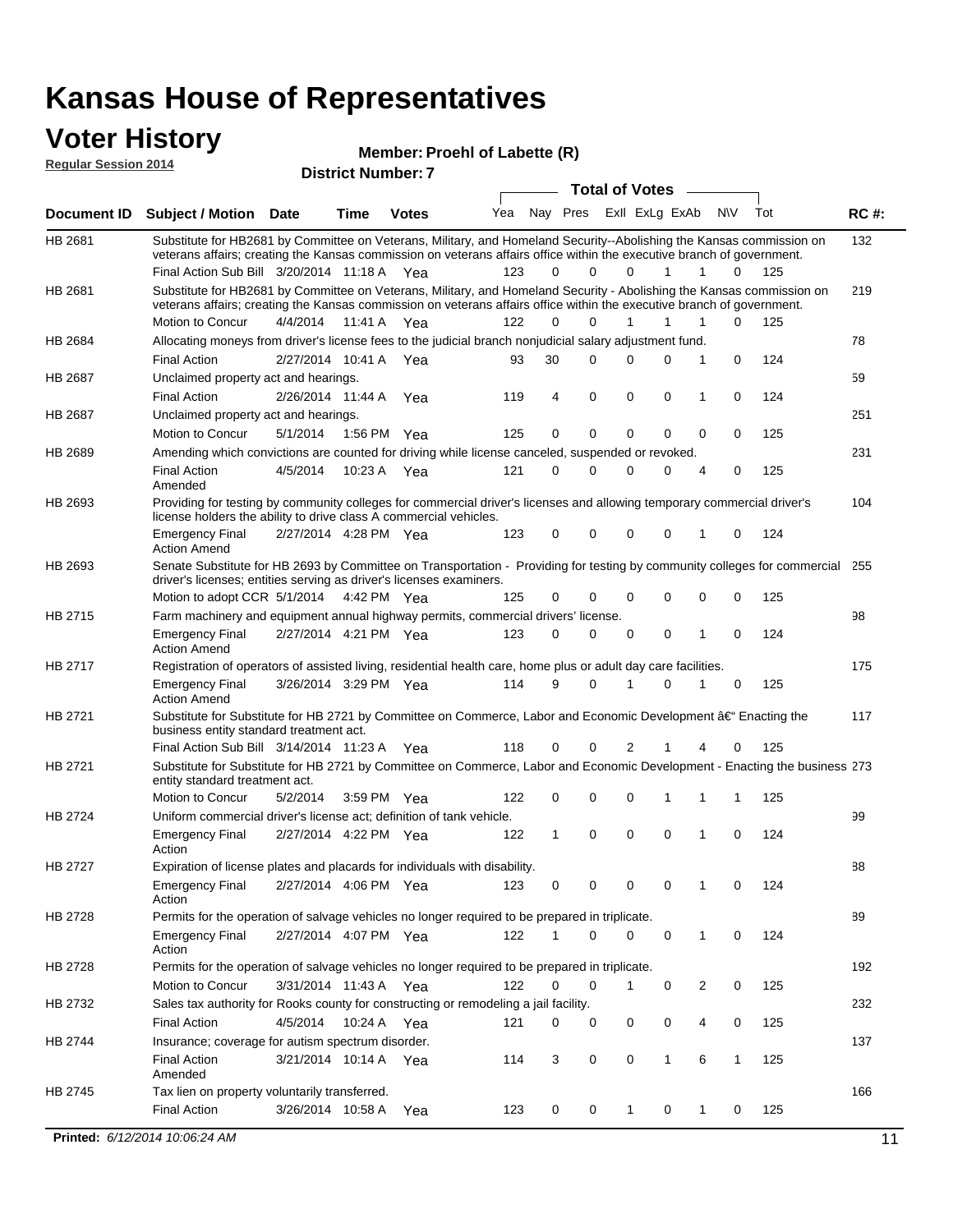### **Voter History**

**Regular Session 2014**

#### **Member: Proehl of Labette (R)**

|                    |                                                                                                                                                                                                                                      |                       |             |              |     |          |          | <b>Total of Votes</b> |                |             |                |             |     |             |
|--------------------|--------------------------------------------------------------------------------------------------------------------------------------------------------------------------------------------------------------------------------------|-----------------------|-------------|--------------|-----|----------|----------|-----------------------|----------------|-------------|----------------|-------------|-----|-------------|
| <b>Document ID</b> | <b>Subject / Motion Date</b>                                                                                                                                                                                                         |                       | Time        | <b>Votes</b> | Yea | Nav Pres |          |                       | Exll ExLg ExAb |             | <b>NV</b>      |             | Tot | <b>RC#:</b> |
| HB 2755            | Repealing the sunset on the Kansas taxpayer transparency act.                                                                                                                                                                        |                       |             |              |     |          |          |                       |                |             |                |             |     | 140         |
|                    | <b>Final Action</b>                                                                                                                                                                                                                  | 3/24/2014 10:13 A     |             | Yea          | 122 | 0        | 0        | 0                     |                | 0           | 3              | 0           | 125 |             |
| HB 2767            | State child death review board.                                                                                                                                                                                                      |                       |             |              |     |          |          |                       |                |             |                |             |     | 167         |
|                    | <b>Final Action</b><br>Amended                                                                                                                                                                                                       | 3/26/2014 10:59 A     |             | Yea          | 123 | 0        | 0        | 1                     |                | $\mathbf 0$ | 1              | 0           | 125 |             |
| <b>HCR 5029</b>    | Urging the Kansas bureau of investigation to establish a blue alert system for the state of Kansas.                                                                                                                                  |                       |             |              |     |          |          |                       |                |             |                |             |     | 95          |
|                    | <b>Emergency Final</b><br><b>Action Amend</b>                                                                                                                                                                                        | 2/27/2014 4:15 PM Yea |             |              | 121 | 2        | 0        | 0                     |                | 0           | 1              | 0           | 124 |             |
| <b>HCR 5031</b>    | Urging Congress to provide for the prompt payment of disability compensation to U.S. Veterans.                                                                                                                                       |                       |             |              |     |          |          |                       |                |             |                |             |     | 125         |
|                    | <b>Final Action</b>                                                                                                                                                                                                                  | 3/19/2014 11:21 A Yea |             |              | 122 | $\Omega$ | $\Omega$ | 0                     |                | 1           | 2              | 0           | 125 |             |
| HR 6049            | Resolution encouraging the creation of a Kansas plan for comprehensive treatment of chronic obstruction pulmonary<br>disease.                                                                                                        |                       |             |              |     |          |          |                       |                |             |                |             |     | 109         |
|                    | <b>Emergency Final</b><br><b>Action Amend</b>                                                                                                                                                                                        | 3/6/2014              | 11:24 A     | Yea          | 120 | 0        | 0        | $\overline{2}$        |                | 1           | $\overline{2}$ | $\mathbf 0$ | 125 |             |
| HR 6063            | Urging the President to extend the qualifications for the Women's Army Corps Service Medal.                                                                                                                                          |                       |             |              |     |          |          |                       |                |             |                |             |     | 143         |
|                    | <b>Final Action</b>                                                                                                                                                                                                                  | 3/25/2014 10:11 A Yea |             |              | 123 | $\Omega$ | $\Omega$ | 1                     |                | $\Omega$    | 1              | 0           | 125 |             |
| SB 40              | House Substitute for SB 40 by Committee on Corrections and Juvenile Justice †Secretary of corrections; including juvenile<br>offenders in the prison made goods act; authorizing use of correctional industries funds for payment of |                       |             |              |     |          |          |                       |                |             |                |             |     | 123         |
|                    | Final Action Sub Bill 3/17/2014 11:23 A Yea                                                                                                                                                                                          |                       |             |              | 123 | 0        | 0        | 0                     |                | $\Omega$    | 2              | 0           | 125 |             |
| SB 54              | Medical assistance recovery program; rules and regulations.                                                                                                                                                                          |                       |             |              |     |          |          |                       |                |             |                |             |     | 174         |
|                    | <b>Emergency Final</b><br><b>Action Amend</b>                                                                                                                                                                                        | 3/26/2014 3:28 PM Yea |             |              | 95  | 28       | 0        | 1                     |                | 0           | 1              | 0           | 125 |             |
| SB 54              | Amendments to statutes regulating abortions.                                                                                                                                                                                         |                       |             |              |     |          |          |                       |                |             |                |             |     | 214         |
|                    | Motion to Adopt CCR 4/4/2014                                                                                                                                                                                                         |                       | 9:59 AM Yea |              | 112 | 11       | 0        |                       |                | $\mathbf 0$ | 1              | 0           | 125 |             |
| SB 63              | State use law; purchases by municipalities; committee sunset date and chairperson selection.                                                                                                                                         |                       |             |              |     |          |          |                       |                |             |                |             |     | 280         |
|                    | Motion to adopt CCR 5/2/2014                                                                                                                                                                                                         |                       |             | 8:52 PM Yea  | 124 | 0        | 0        | 0                     |                | 0           | 1              | 0           | 125 |             |
| SB 99              | Lobbyists defined.                                                                                                                                                                                                                   |                       |             |              |     |          |          |                       |                |             |                |             |     | 184         |
|                    | <b>Emergency Final</b><br>Action                                                                                                                                                                                                     | 3/26/2014 3:41 PM Yea |             |              | 117 | 6        | 0        | 1                     |                | 0           | 1              | 0           | 125 |             |
| SB 147             | House Substitute for SB 147 by Committee on Agriculture and Natural Resources †Amending the powers and duties of the 133<br>Kansas department of agriculture division of conservation and the state conservation commission.         |                       |             |              |     |          |          |                       |                |             |                |             |     |             |
|                    | Final Action Sub Bill 3/20/2014 11:19 A Yea<br>Amended                                                                                                                                                                               |                       |             |              | 123 | 0        | $\Omega$ | 0                     |                | 1           | 1              | 0           | 125 |             |
| <b>SB 218</b>      | House Substitute for SB 218 by Committee on Appropriations-Education; relating to the financing and instruction thereof;                                                                                                             |                       |             |              |     |          |          |                       |                |             |                |             |     | 226         |
|                    | making and concerning appropriations for the fiscal years ending June 30, 2014, and June 30, 2015, for certain agencies.<br>Final Action Sub Bill 4/4/2014                                                                           |                       |             | 6:17 PM Yea  | 91  | 31       | $\Omega$ | 0                     |                | 1           | $\overline{2}$ | $\Omega$    | 125 |             |
|                    | Amended                                                                                                                                                                                                                              |                       |             |              |     |          |          |                       |                |             |                |             |     |             |
| <b>SB 218</b>      | House Substitute for SB 218 by Committee on Appropriations-Education; relating to the financing and instruction thereof;                                                                                                             |                       |             |              |     |          |          |                       |                |             |                |             |     | 237         |
|                    | making and concerning appropriations for the fiscal years ending June 30, 2014, and June 30, 2015, for certain agencies.                                                                                                             |                       |             |              |     |          |          |                       |                |             |                |             |     |             |
|                    | Sub Motion to Adopt 4/6/2014 12:51 A Nay<br><b>CCR</b>                                                                                                                                                                               |                       |             |              | 55  | 67       | 0        | 0                     |                | 0           | 3              | 0           | 125 |             |
| SB 231             | House Substitute for SB 231 †Concerning valuation and appeals; renaming the state court of tax appeals; timing of<br>decisions.                                                                                                      |                       |             |              |     |          |          |                       |                |             |                |             |     | 134         |
|                    | Final Action Sub Bill 3/20/2014 11:21 A Yea<br>Amended                                                                                                                                                                               |                       |             |              | 123 | 0        | 0        | 0                     |                | 1           | 1              | 0           | 125 |             |
| SB 231             | House Substitute for SB 231 - Concerning valuation and appeals; renaming the state court of tax appeals; timing of<br>decisions                                                                                                      |                       |             |              |     |          |          |                       |                |             |                |             |     | 281         |
|                    | Motion to Adopt CCR 5/2/2014                                                                                                                                                                                                         |                       |             | 8:56 PM Yea  | 124 | 0        | 0        | 0                     |                | $\mathbf 0$ | 1              | 0           | 125 |             |
| SB 245             | House Substitute for SB 245 by Committee on Appropriations - Appropriations for FY 2014, FY 2015, and FY 2016 for the<br>department of corrections; capital improvement projects.                                                    |                       |             |              |     |          |          |                       |                |             |                |             |     | 13          |
|                    | Final Action Sub Bill 2/13/2014 11:34 A Yea<br>Amended                                                                                                                                                                               |                       |             |              | 79  | 41       | 0        | 3                     |                | 0           | 1              | 0           | 124 |             |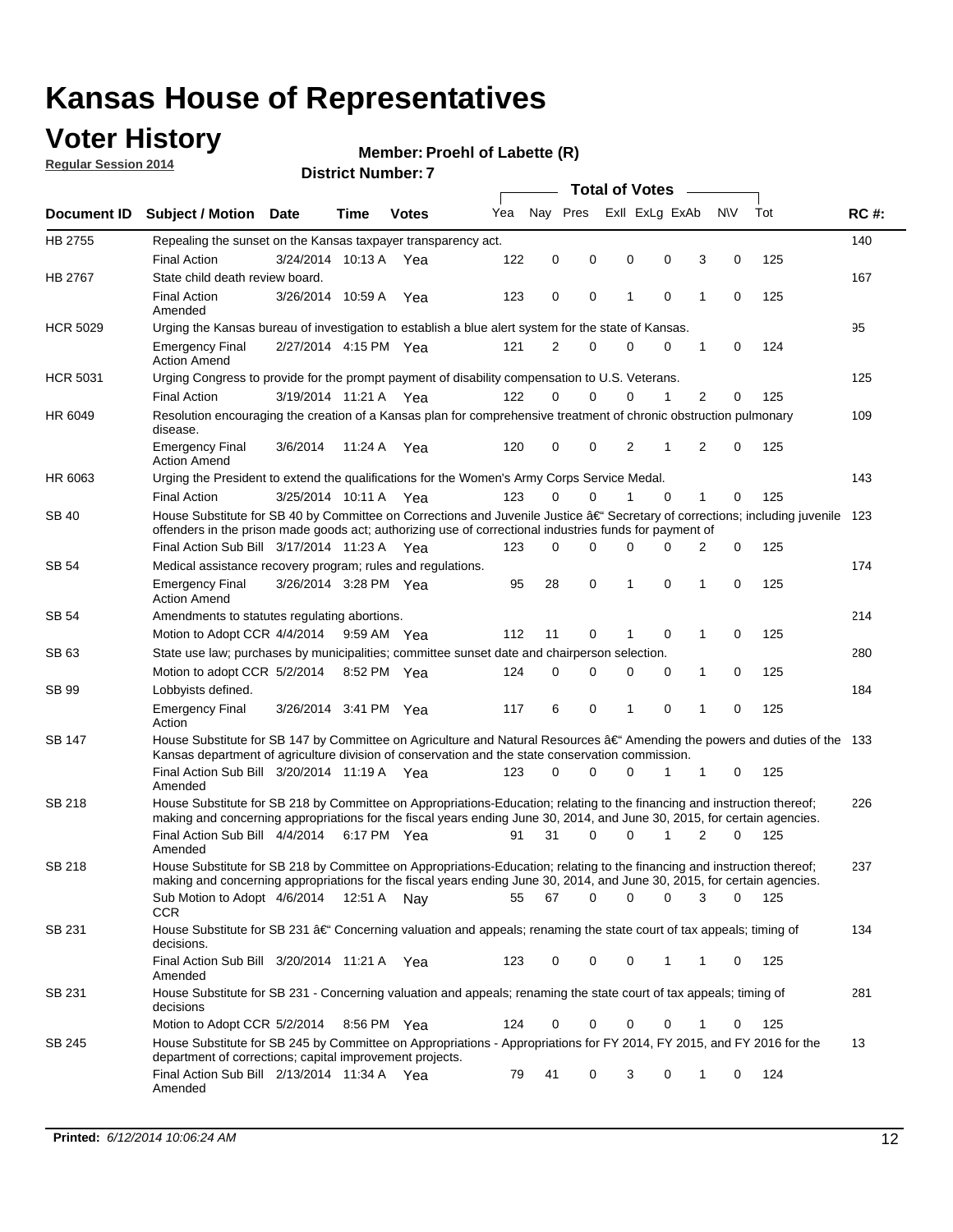#### **Voter History**

#### **Member: Proehl of Labette (R)**

**Regular Session 2014**

| דו טב ווטופסטט ומושטחו |                                                                                                                                                                                                                                                                                                                                                                                                                                                                                                                                                                                                                                                                                                                                                                                                                           |                       |      | <b>District Number: 7</b> |     |    |                         |              |         |                         |             |            |             |
|------------------------|---------------------------------------------------------------------------------------------------------------------------------------------------------------------------------------------------------------------------------------------------------------------------------------------------------------------------------------------------------------------------------------------------------------------------------------------------------------------------------------------------------------------------------------------------------------------------------------------------------------------------------------------------------------------------------------------------------------------------------------------------------------------------------------------------------------------------|-----------------------|------|---------------------------|-----|----|-------------------------|--------------|---------|-------------------------|-------------|------------|-------------|
|                        |                                                                                                                                                                                                                                                                                                                                                                                                                                                                                                                                                                                                                                                                                                                                                                                                                           |                       |      |                           |     |    | <b>Total of Votes</b>   |              |         |                         |             |            |             |
| Document ID            | <b>Subject / Motion Date</b>                                                                                                                                                                                                                                                                                                                                                                                                                                                                                                                                                                                                                                                                                                                                                                                              |                       | Time | <b>Votes</b>              | Yea |    | Nay Pres Exll ExLg ExAb |              |         |                         | <b>NV</b>   | Tot        | <b>RC#:</b> |
| SB 245                 | House Substitute for SB 245 by Committee on Appropriations - Education funding; relating to mineral production; creating the<br>mineral production education fund, crediting 20% of remainder from oil and gas tax into such fund, moneys expended on<br>education; abolishing the oil and gas valuation depletion trust fund; allowing the counties to retain funds already in such<br>county's oil and gas valuation depletion trust fund; concerning school financing sources; proceeds from the tax levied by a<br>school district under authority of K.S.A. 2013 Supp. 72-6431, remitted to the state treasury to the credit of the state school<br>district finance fund not to the district's general fund; making and concerning appropriations for fiscal year 2017.<br>Motion to adopt CCR 5/1/2014 5:06 PM Yea |                       |      |                           | 88  | 37 | 0                       | 0            | 0       | 0                       | 0           | 125        | 258         |
| SB 248                 | Victim notification prior to release of certain inmates.                                                                                                                                                                                                                                                                                                                                                                                                                                                                                                                                                                                                                                                                                                                                                                  |                       |      |                           |     |    |                         |              |         |                         |             |            | 119         |
|                        | <b>Final Action</b>                                                                                                                                                                                                                                                                                                                                                                                                                                                                                                                                                                                                                                                                                                                                                                                                       | 3/17/2014 11:18 A Yea |      |                           | 122 | 0  | 0                       | 0            | 0       | $\overline{\mathbf{c}}$ | 1           | 125        |             |
| SB 254                 | Medical assistance recovery program; rules and regulations.                                                                                                                                                                                                                                                                                                                                                                                                                                                                                                                                                                                                                                                                                                                                                               |                       |      |                           |     |    |                         |              |         |                         |             |            | 179         |
|                        | <b>Emergency Final</b><br>Action                                                                                                                                                                                                                                                                                                                                                                                                                                                                                                                                                                                                                                                                                                                                                                                          | 3/26/2014 3:34 PM Yea |      |                           | 123 | 0  | 0                       | 1            | 0       | $\mathbf{1}$            | $\mathbf 0$ | 125        |             |
| SB 256                 | Attorney general; costs in criminal appeals.                                                                                                                                                                                                                                                                                                                                                                                                                                                                                                                                                                                                                                                                                                                                                                              |                       |      |                           |     |    |                         |              |         |                         |             |            | 147         |
|                        | <b>Final Action</b><br>Amended                                                                                                                                                                                                                                                                                                                                                                                                                                                                                                                                                                                                                                                                                                                                                                                            | 3/25/2014 10:16 A     |      | Yea                       | 119 | 4  | 0                       | 1            | 0       | 1                       | 0           | 125        |             |
| SB 256                 | Amending the crime of mistreatment of a dependent adult; creating the crime of mistreatment of an elder person; amending<br>the crime of unlawful sexual relations; amending provisions relating to appearance bonds and surety regulation; amending<br>violations of the Kansas racketeer influenced and corrupt organization act; also concerning the attorney general, costs in<br>criminal appeals.                                                                                                                                                                                                                                                                                                                                                                                                                   |                       |      |                           |     |    |                         |              |         |                         |             |            | 236         |
|                        | Motion to Adopt CCR 4/5/2014                                                                                                                                                                                                                                                                                                                                                                                                                                                                                                                                                                                                                                                                                                                                                                                              |                       |      | 6:52 PM Yea               | 118 | 4  | 0                       | 0            | 0       | 3                       | 0           | 125        |             |
| <b>SB 258</b>          | Amending the juvenile statute of limitations to match adult time limitations for sex crimes.                                                                                                                                                                                                                                                                                                                                                                                                                                                                                                                                                                                                                                                                                                                              |                       |      |                           |     |    |                         |              |         |                         |             |            | 135         |
|                        | <b>Final Action</b><br>Amended                                                                                                                                                                                                                                                                                                                                                                                                                                                                                                                                                                                                                                                                                                                                                                                            | 3/20/2014 11:21 A Yea |      |                           | 123 | 0  | 0                       | 0            | 1       | $\mathbf{1}$            | $\mathbf 0$ | 125        |             |
| SB 258                 | Relating to issuance of certificates of birth resulting in stillbirth.                                                                                                                                                                                                                                                                                                                                                                                                                                                                                                                                                                                                                                                                                                                                                    |                       |      |                           |     |    |                         |              |         |                         |             |            | 259         |
|                        | Motion to Adopt CCR 5/1/2014                                                                                                                                                                                                                                                                                                                                                                                                                                                                                                                                                                                                                                                                                                                                                                                              |                       |      | 5:12 PM Yea               | 121 | 4  | 0                       | 0            | 0       | 0                       | 0           | 125        |             |
| SB 263                 | Establishing the military funeral honors fund under the adjutant general's office.                                                                                                                                                                                                                                                                                                                                                                                                                                                                                                                                                                                                                                                                                                                                        |                       |      |                           |     |    |                         |              |         |                         |             |            | 148         |
|                        | <b>Final Action</b><br>Amended                                                                                                                                                                                                                                                                                                                                                                                                                                                                                                                                                                                                                                                                                                                                                                                            | 3/25/2014 10:17 A Yea |      |                           | 123 | 0  | 0                       | 1            | 0       | 1                       | 0           | 125        |             |
| SB 263                 | Veterans and military matters; military honors fund; death gratuity; disabled veterans preference, state jobs and contracts;<br>schools on military reservations, funding.                                                                                                                                                                                                                                                                                                                                                                                                                                                                                                                                                                                                                                                |                       |      |                           |     |    |                         |              |         |                         |             |            | 256         |
|                        | Motion to adopt CCR 5/1/2014                                                                                                                                                                                                                                                                                                                                                                                                                                                                                                                                                                                                                                                                                                                                                                                              |                       |      | 4:47 PM Yea               | 124 | 0  | 0                       | 0            | 0       | 0                       | 1           | 125        |             |
| SB 265                 | Income definition for Homestead Refund eligibility.                                                                                                                                                                                                                                                                                                                                                                                                                                                                                                                                                                                                                                                                                                                                                                       |                       |      |                           |     |    |                         |              |         |                         |             |            | 113         |
|                        | <b>Final Action</b><br>Amended                                                                                                                                                                                                                                                                                                                                                                                                                                                                                                                                                                                                                                                                                                                                                                                            | 3/13/2014 11:23 A Yea |      |                           | 121 | 0  | 0                       | 1            | 1       | $\overline{2}$          | $\mathbf 0$ | 125        |             |
| SB 265                 | Definition of income for homestead refund and SAFESR eligibility; income tax credits for adoption expenses and expenses to<br>make dwelling or facility accessible to persons with a disability; income tax deductions, self-employment taxes, expenses<br>related to organ donations, net gain on the sale of certain livestock; withholding, non-resident pass-through entity income;<br>Kansas taxpayer transparency act, sunset; sales tax exemptions.<br>Motion to Adopt CCR 4/4/2014 6:29 PM Yea                                                                                                                                                                                                                                                                                                                    |                       |      |                           | 122 |    | $\mathbf{0}$            |              | 0 0 1 2 |                         |             | $0 \t 125$ | 227         |
| SB 266                 | Mineral severance tax return file date.                                                                                                                                                                                                                                                                                                                                                                                                                                                                                                                                                                                                                                                                                                                                                                                   |                       |      |                           |     |    |                         |              |         |                         |             |            | 114         |
|                        | <b>Final Action</b><br>Amended                                                                                                                                                                                                                                                                                                                                                                                                                                                                                                                                                                                                                                                                                                                                                                                            | 3/13/2014 11:24 A Yea |      |                           | 121 | 0  | 0                       | 1            | 1       | 2                       | 0           | 125        |             |
| SB 266                 | Severance tax return and payment dates; sales tax authority for Rooks county; property tax exemptions for certain donations<br>of land to the state and for amateur-built aircraft; sales tax exemptions for surface mining equipment and certain charitable<br>organizations.                                                                                                                                                                                                                                                                                                                                                                                                                                                                                                                                            |                       |      |                           |     |    |                         |              |         |                         |             |            | 266         |
|                        | Motion to Adopt CCR 5/2/2014                                                                                                                                                                                                                                                                                                                                                                                                                                                                                                                                                                                                                                                                                                                                                                                              |                       |      | $3:19$ PM Yea             | 122 | 1  | 0                       | 0            | 1       | 1                       | 0           | 125        |             |
| SB 267                 | Insurance; excluding real estate from acceptable security deposits with the commissioner and requiring original handwritten<br>signatures on deposit forms.                                                                                                                                                                                                                                                                                                                                                                                                                                                                                                                                                                                                                                                               |                       |      |                           |     |    |                         |              |         |                         |             |            | 144         |
|                        | <b>Final Action</b>                                                                                                                                                                                                                                                                                                                                                                                                                                                                                                                                                                                                                                                                                                                                                                                                       | 3/25/2014 10:12 A     |      | - Yea                     | 123 | 0  | 0                       | 1            | 0       | 1                       | 0           | 125        |             |
| SB 268                 | Insurance; Risk-based capital requirements.                                                                                                                                                                                                                                                                                                                                                                                                                                                                                                                                                                                                                                                                                                                                                                               |                       |      |                           |     |    |                         |              |         |                         |             |            | 145         |
|                        | Final Action                                                                                                                                                                                                                                                                                                                                                                                                                                                                                                                                                                                                                                                                                                                                                                                                              | 3/25/2014 10:13 A Yea |      |                           | 123 | 0  | 0                       | $\mathbf{1}$ | 0       | 1                       | 0           | 125        |             |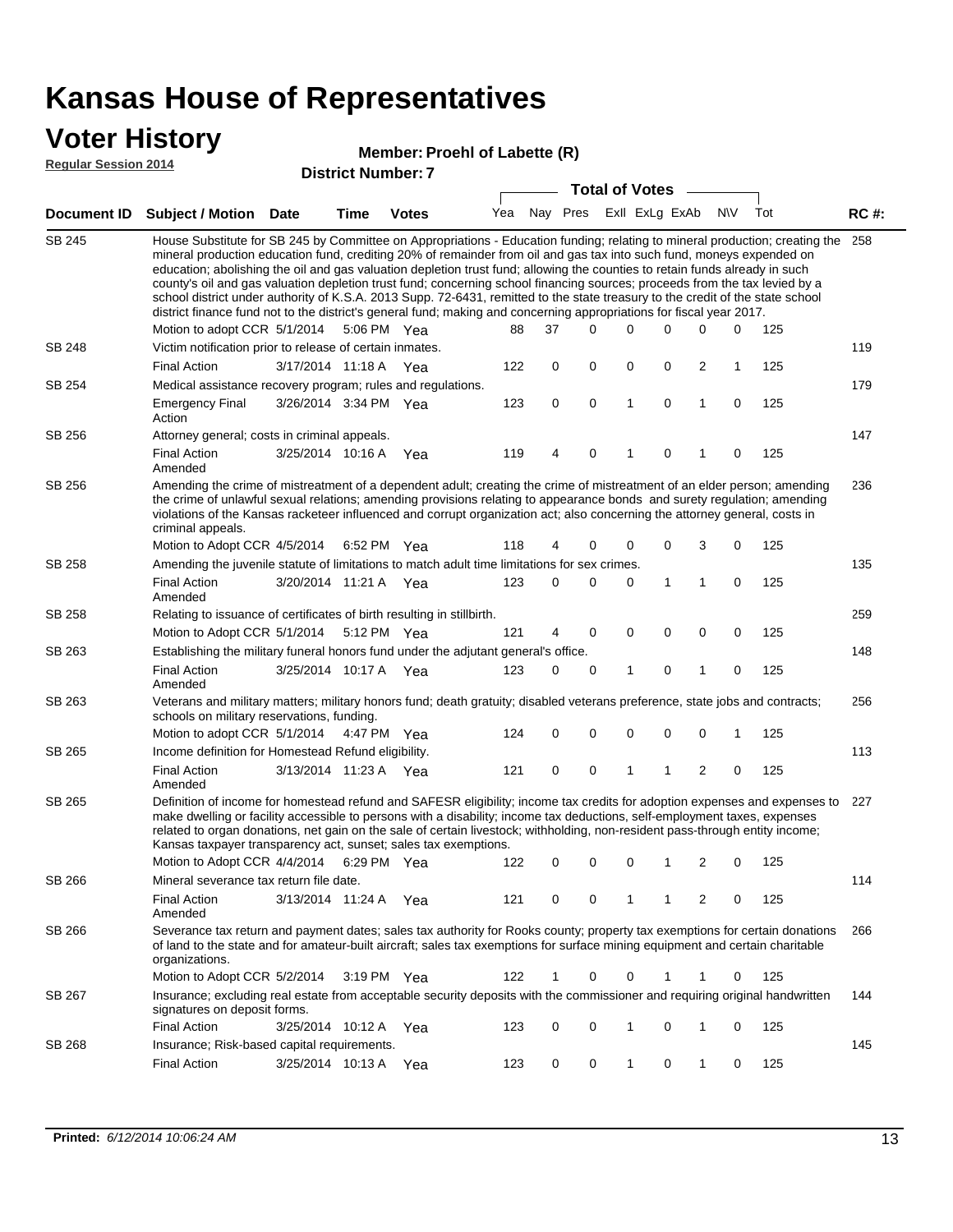### **Voter History**

**Regular Session 2014**

#### **Member: Proehl of Labette (R)**

|                    |                                                                                                                                                                                    |                       |      |              |     |              |             | <b>Total of Votes</b> |             |   |             |     |             |
|--------------------|------------------------------------------------------------------------------------------------------------------------------------------------------------------------------------|-----------------------|------|--------------|-----|--------------|-------------|-----------------------|-------------|---|-------------|-----|-------------|
| <b>Document ID</b> | <b>Subject / Motion Date</b>                                                                                                                                                       |                       | Time | <b>Votes</b> | Yea | Nay Pres     |             | Exll ExLg ExAb        |             |   | N\V         | Tot | <b>RC#:</b> |
| <b>SB 271</b>      | Amending the Kansas medicaid fraud control act.                                                                                                                                    |                       |      |              |     |              |             |                       |             |   |             |     | 176         |
|                    | <b>Emergency Final</b><br><b>Action Amend</b>                                                                                                                                      | 3/26/2014 3:30 PM Yea |      |              | 123 | 0            | 0           | 1                     | $\mathbf 0$ | 1 | 0           | 125 |             |
| SB 271             | Amending the Kansas medicaid fraud control act.                                                                                                                                    |                       |      |              |     |              |             |                       |             |   |             |     | 228         |
|                    | Motion to Adopt CCR 4/4/2014 6:33 PM Yea                                                                                                                                           |                       |      |              | 122 | 0            | 0           | 0                     | 1           | 2 | 0           | 125 |             |
| SB 272             | Eliminating the 3% limit on controlled shooting area acreage in a county.                                                                                                          |                       |      |              |     |              |             |                       |             |   |             |     | 149         |
|                    | <b>Final Action</b>                                                                                                                                                                | 3/25/2014 10:19 A Yea |      |              | 123 | $\Omega$     | 0           | 1                     | 0           | 1 | 0           | 125 |             |
| SB 273             | House Substitute for SB 273 by Committee on Transportation â€ <sup>4</sup> Commercial vehicles; regulation and registration thereof.                                               |                       |      |              |     |              |             |                       |             |   |             |     | 168         |
|                    | Final Action Sub Bill 3/26/2014 11:00 A Yea<br>Amended                                                                                                                             |                       |      |              | 122 | $\mathbf 1$  | 0           | -1                    | 0           | 1 | 0           | 125 |             |
| SB 273             | Regulation of commercial motor vehicles; exemption from rules and regulations of the Kansas corporation commission.                                                                |                       |      |              |     |              |             |                       |             |   |             |     | 265         |
|                    | Motion to Adopt CCR 5/2/2014 3:10 PM Yea                                                                                                                                           |                       |      |              | 101 | 22           | 0           | 0                     | 1           | 1 | 0           | 125 |             |
| SB 274             | Political action committees, legislative leadership.                                                                                                                               |                       |      |              |     |              |             |                       |             |   |             |     | 169         |
|                    | <b>Final Action</b><br>Amended                                                                                                                                                     | 3/26/2014 11:01 A Yea |      |              | 108 | 15           | 0           | $\mathbf{1}$          | 0           | 1 | 0           | 125 |             |
| SB 278             | Establishing the state board of veterinary examiners within the animal health division of the Kansas department of agriculture<br>for a two-year period.                           |                       |      |              |     |              |             |                       |             |   |             |     | 127         |
|                    | <b>Final Action</b>                                                                                                                                                                | 3/19/2014 11:24 A     |      | Yea          | 122 | 0            | 0           | 0                     | $\mathbf 1$ | 2 | 0           | 125 |             |
| SB 284             | Amending the Kansas 911 act.                                                                                                                                                       |                       |      |              |     |              |             |                       |             |   |             |     | 124         |
|                    | <b>Final Action</b>                                                                                                                                                                | 3/17/2014 11:24 A     |      | Yea          | 121 | 2            | $\mathbf 0$ | $\mathbf 0$           | 0           | 2 | $\Omega$    | 125 |             |
| SB 285             | Optometrists; prohibition against limiting payment for covered services to insurance plan amounts.                                                                                 |                       |      |              |     |              |             |                       |             |   |             |     | 150         |
|                    | <b>Final Action</b><br>Amended                                                                                                                                                     | 3/25/2014 10:20 A     |      | Yea          | 123 | 0            | 0           | 1                     | 0           | 1 | 0           | 125 |             |
| SB 286             | Extending sunset date on certain agriculture fees from July 1, 2015, to July 1, 2019.                                                                                              |                       |      |              |     |              |             |                       |             |   |             |     | 151         |
|                    | <b>Final Action</b><br>Amended                                                                                                                                                     | 3/25/2014 10:23 A Yea |      |              | 76  | 47           | 0           | $\mathbf 1$           | 0           | 1 | 0           | 125 |             |
| SB 286             | Agriculture; extending sunset date on certain agriculture fees from July 1, 2015, to July 1, 2018; national day of the cowboy;<br>establishing the local food and farm task force. |                       |      |              |     |              |             |                       |             |   |             |     | 264         |
|                    | Motion to adopt CCR 5/2/2014 3:04 PM Yea                                                                                                                                           |                       |      |              | 102 | 21           | 0           | 0                     | $\mathbf 1$ | 1 | 0           | 125 |             |
| SB 306             | Modernizing certain insurance laws to allow use of additional investments.                                                                                                         |                       |      |              |     |              |             |                       |             |   |             |     | 173         |
|                    | <b>Emergency Final</b><br>Action                                                                                                                                                   | 3/26/2014 3:26 PM Yea |      |              | 123 | 0            | 0           | $\mathbf{1}$          | 0           | 1 | 0           | 125 |             |
| <b>SB 308</b>      | Updating the Kansas no-call act.                                                                                                                                                   |                       |      |              |     |              |             |                       |             |   |             |     | 138         |
|                    | <b>Final Action</b>                                                                                                                                                                | 3/21/2014 10:15 A     |      | Yea          | 117 | 0            | 0           | 0                     | 1           | 6 | 1           | 125 |             |
| SB 309             | Health insurance coverage for qualified professional associations.                                                                                                                 |                       |      |              |     |              |             |                       |             |   |             |     | 182         |
|                    | <b>Emergency Final</b><br>Action                                                                                                                                                   | 3/26/2014 3:38 PM Yea |      |              | 122 | $\mathbf{1}$ | 0           | 1                     | 0           | 1 | $\mathbf 0$ | 125 |             |
| SB 310             | Grand juries; crimes to consider; amendment of indictment.                                                                                                                         |                       |      |              |     |              |             |                       |             |   |             |     | 180         |
|                    | <b>Emergency Final</b><br>Action                                                                                                                                                   | 3/26/2014 3:35 PM Yea |      |              | 122 | 1            | 0           | -1                    | 0           | 1 | 0           | 125 |             |
| SB 311             | Increasing the noneconomic damages cap and changing rules related to expert evidence.                                                                                              |                       |      |              |     |              |             |                       |             |   |             |     | 142         |
|                    | <b>Final Action</b><br>Amended                                                                                                                                                     | 3/24/2014 10:17 A Yea |      |              | 119 | 3            | 0           | 0                     | 0           | 3 | 0           | 125 |             |
| SB 311             | Increasing the noneconomic damages cap, changing rules related to expert evidence and repealing statutes pertaining to<br>collateral source benefits.                              |                       |      |              |     |              |             |                       |             |   |             |     | 203         |
|                    | Motion to adopt CCR 4/3/2014 6:15 PM Yea                                                                                                                                           |                       |      |              | 120 | 4            | 0           | 0                     | 0           | 1 | 0           | 125 |             |
| SB 321             | Return of premiums separate from notice of denial of coverage.                                                                                                                     |                       |      |              |     |              |             |                       |             |   |             |     | 146         |
|                    | <b>Final Action</b>                                                                                                                                                                | 3/25/2014 10:15 A Yea |      |              | 123 | 0            | 0           | $\mathbf{1}$          | 0           | 1 | 0           | 125 |             |
| SB 329             | Clarifying court orders relating to parents in juvenile offender cases.<br><b>Final Action</b><br>Amended                                                                          | 3/20/2014 11:23 A Yea |      |              | 123 | 0            | 0           | 0                     | 1           | 1 | 0           | 125 | 136         |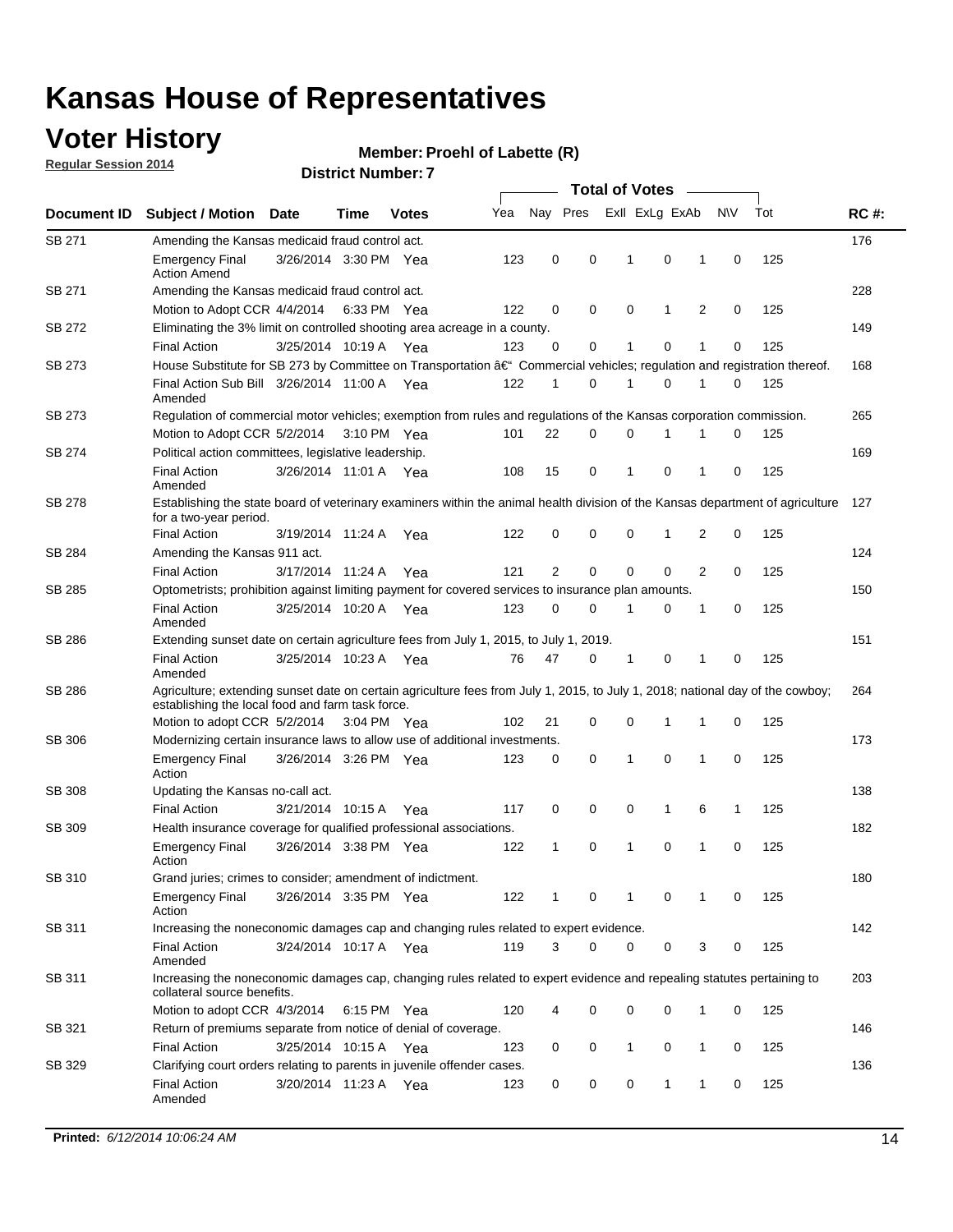### **Voter History**

**Regular Session 2014**

#### **Member: Proehl of Labette (R)**

|                 |                                                                                                                                                                    | <b>Total of Votes</b> |             |              |     |          |   |                |             |              |             |     |             |
|-----------------|--------------------------------------------------------------------------------------------------------------------------------------------------------------------|-----------------------|-------------|--------------|-----|----------|---|----------------|-------------|--------------|-------------|-----|-------------|
| Document ID     | <b>Subject / Motion</b>                                                                                                                                            | Date                  | <b>Time</b> | <b>Votes</b> | Yea | Nay Pres |   | Exll ExLg ExAb |             |              | N\V         | Tot | <b>RC#:</b> |
| SB 329          | Clarifying court orders relating to parents in juvenile offender cases and changing the statute of limitations on certain juvenile<br>offenses.                    |                       |             |              |     |          |   |                |             |              |             |     | 242         |
|                 | Motion to adopt CCR 4/30/2014 3:23 PM Yea                                                                                                                          |                       |             |              | 122 | 1        | 0 | 1              | 1           | 0            | 0           | 125 |             |
| SB 344          | Special permits, oversized loads, transportation of hay or feed stuffs.                                                                                            |                       |             |              |     |          |   |                |             |              |             |     | 152         |
|                 | <b>Final Action</b><br>Amended                                                                                                                                     | 3/25/2014 10:24 A     |             | Yea          | 122 | 1        | 0 | 1              | 0           | $\mathbf{1}$ | 0           | 125 |             |
| SB 349          | Boiler safety act; deputy inspectors.                                                                                                                              |                       |             |              |     |          |   |                |             |              |             |     | 128         |
|                 | <b>Final Action</b><br>Amended                                                                                                                                     | 3/19/2014 11:25 A     |             | Yea          | 119 | 3        | 0 | 0              | 1           | 2            | 0           | 125 |             |
| SB 349          | Board of technical professions; recodification of professions and scope of practice, other; boiler safety act, deputy<br>inspectors.                               |                       |             |              |     |          |   |                |             |              |             |     | 215         |
|                 | Motion to Adopt CCR 4/4/2014                                                                                                                                       |                       | 10:02 A     | Yea          | 112 | 11       | 0 | 1              | $\mathbf 0$ | 1            | 0           | 125 |             |
| SB 351          | Vehicle identification numbers; penalties; damages.                                                                                                                |                       |             |              |     |          |   |                |             |              |             |     | 153         |
|                 | <b>Final Action</b>                                                                                                                                                | 3/25/2014 10:25 A     |             | Yea          | 123 | 0        | 0 | 1              | 0           | $\mathbf{1}$ | 0           | 125 |             |
| SB 357          | Increasing the number of allowable hunter education deferrals.                                                                                                     |                       |             |              |     |          |   |                |             |              |             |     | 154         |
|                 | <b>Final Action</b><br>Amended                                                                                                                                     | 3/25/2014 10:26 A     |             | Yea          | 97  | 26       | 0 | 1              | $\mathbf 0$ | 1            | 0           | 125 |             |
| SB 357          | Authorizing land purchases by the state; amending process state uses to address seized wildlife; increasing the number of<br>allowable hunter education deferrals. |                       |             |              |     |          |   |                |             |              |             |     | 275         |
|                 | Motion to Adopt CCR 5/2/2014                                                                                                                                       |                       | 7:53 PM Yea |              | 113 | 11       | 0 | 0              | 0           | -1           | 0           | 125 |             |
| SB 359          | Relating to asbestos-related liability.                                                                                                                            |                       |             |              |     |          |   |                |             |              |             |     | 177         |
|                 | <b>Emergency Final</b><br>Action                                                                                                                                   | 3/26/2014 3:32 PM Yea |             |              | 94  | 29       | 0 | 1              | 0           | -1           | 0           | 125 |             |
| SB 367          | Creating the student data privacy act.                                                                                                                             |                       |             |              |     |          |   |                |             |              |             |     | 186         |
|                 | <b>Emergency Final</b><br><b>Action Amend</b>                                                                                                                      | 3/26/2014 3:43 PM Yea |             |              | 119 | 4        | 0 | 1              | 0           | $\mathbf{1}$ | $\mathbf 0$ | 125 |             |
| SB 367          | Creating the student data privacy act.                                                                                                                             |                       |             |              |     |          |   |                |             |              |             |     | 245         |
|                 | Motion to adopt CCR 4/30/2014 3:41 PM Yea                                                                                                                          |                       |             |              | 123 | 0        | 0 | 1              | 1           | $\mathbf 0$  | 0           | 125 |             |
| SB 371          | Amending employment security law regarding disposition of penalty funds and disclosure of confidential information.                                                |                       |             |              |     |          |   |                |             |              |             |     | 129         |
|                 | <b>Final Action</b>                                                                                                                                                | 3/19/2014 11:27 A Yea |             |              | 90  | 32       | 0 | 0              | 1           | 2            | 0           | 125 |             |
| SB 372          | Amending the shared work unemployment compensation program; layoff aversion.                                                                                       |                       |             |              |     |          |   |                |             |              |             |     | 155         |
|                 | <b>Final Action</b>                                                                                                                                                | 3/25/2014 10:28 A     |             | Yea          | 123 | 0        | 0 | $\mathbf{1}$   | 0           | 1            | 0           | 125 |             |
| SB 402          | Amending statutes related to the Kansas criminal justice information system committee.                                                                             |                       |             |              |     |          |   |                |             |              |             |     | 178         |
|                 | <b>Emergency Final</b><br>Action                                                                                                                                   | 3/26/2014 3:33 PM Yea |             |              | 123 | 0        | 0 | 1              | 0           | $\mathbf{1}$ | 0           | 125 |             |
| SB 423          | Authorizing Department of Administration to sell Landon and Eisenhower state office buildings.                                                                     |                       |             |              |     |          |   |                |             |              |             |     | 233         |
|                 | <b>Final Action</b><br>Amended                                                                                                                                     | 4/5/2014              | 10:28 A     | Yea          | 66  | 55       | 0 | 0              | 0           | 4            | 0           | 125 |             |
| SB 424          | Amending the statutory requirements for a valid hospital lien.                                                                                                     |                       |             |              |     |          |   |                |             |              |             |     | 183         |
|                 | <b>Emergency Final</b><br>Action                                                                                                                                   | 3/26/2014 3:39 PM Yea |             |              | 115 | 8        | 0 | 1              | 0           | 1            | 0           | 125 |             |
| SCR 1618        | Substitute for SCR 1618 by Committee on Federal and State Affairs -- State constitutional amendment authorizing raffles.                                           |                       |             |              |     |          |   |                |             |              |             |     | 170         |
|                 | Final Action Sub Bill 3/26/2014 11:06 A Yea                                                                                                                        |                       |             |              | 102 | 19       | 2 | 1              | 0           | 1            | 0           | 125 |             |
| <b>SCR 1620</b> | Port authority; creation in Stafford, Kansas.                                                                                                                      |                       |             |              |     |          |   |                |             |              |             |     | 234         |
|                 | <b>Final Action</b>                                                                                                                                                | 4/5/2014              | 10:29 A     | Yea          | 121 | 0        | 0 | 0              | 0           | 4            | 0           | 125 |             |